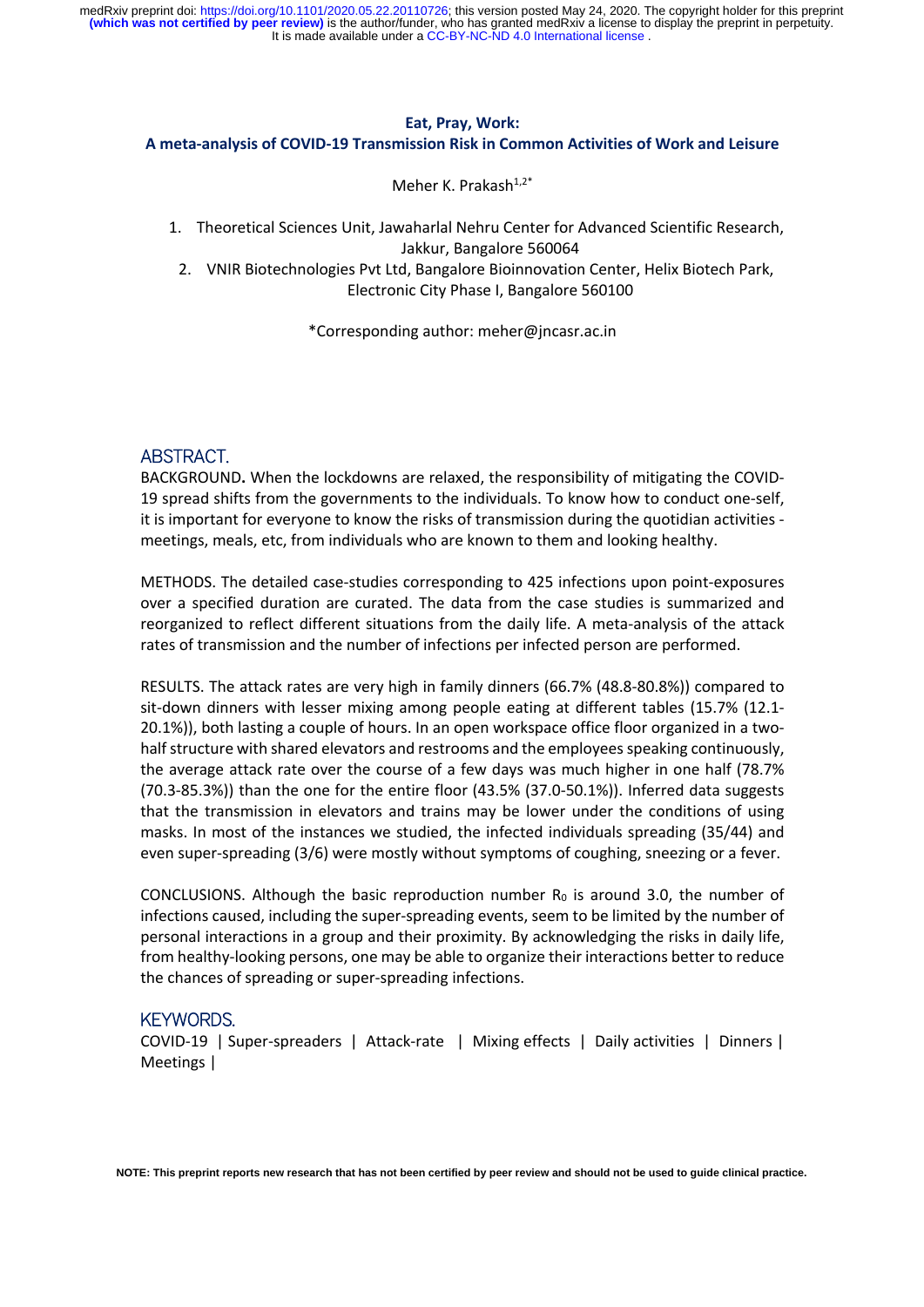# INTRODUCTION.

For the past few months, many individuals felt at war with the government, as if the policies for COVID-19 mitigation did not concern them. With an intent to restart the economies, the mitigation measures are being relaxed, despite the fears of a second wave. As the individual desire to go back to "normal life" grows stronger, the responsibility of mitigating shifts from the government to the individuals. Although the epidemiologists underscore that one should embrace the "new-normal", most of the community neither understands nor appreciates what it is. In the past months since the breakout of the COVID-19 pandemic, everyone has been hearing two things very regularly, a very high number of global infections (which is more than 5 million at this stage) and that one should practice social distancing to mitigate these effects [1]. At times one also hears positive reports about containment from the epidemiologists that the  $R_0$ , the basic reproduction number that signifies how many new infections can be caused by an infected person, is reducing due to social distancing measures.

Among all these average descriptors and predictive models, one does not have a feeling for how the infections spread and how high the chance of COVID-19 transmission is. Since there is no vaccine in sight, no slowing down of COVID-19 infections in hot countries, one has to acknowledge the nature of the disease and its transmission and learn to live the new-normal. The transmission risks in person-to-person interactions have been graded by the Centers for Disease Control and have served as general guidelines [2]: living in a same household as an intimate partner of a COVID-19 positive patient (high risk), being within 6 feet (or around 2 meters) from a symptomatic laboratory-confirmed person (medium risk), being in the same indoor environments including classrooms, hospital waiting rooms for a prolonged period with no close contact (low risk).

As one tries to translate these recommendations and apply them to their own daily lives, clearly, visiting wet markets with live animals or patients hospitalized with respiratory illnesses indicate the highest level of risk. But barring those exceptional situations, how much risk of COVID-19 transmission lies in common activities one performs, a question that sounds pessimistic in the first pass. If an acquaintance is not sneezing or coughing is there a risk in meeting with them in close proximity? Even if one person is infected at a party, if  $R_0$  of COVID-19 is around 3 [3], is there a chance of more than 3 new infections? Some of the studies attempted to perform an overall assessment of primary and secondary attack rates [4] or classify the total number of infections by profession [5], which is very different from the goal we wish to accomplish about the chance of transmitting infections during different daily activities.

Answering these questions requires in a way to redesign daily interactions requires a detailed investigation of the circumstances and activities under which COVID-19 spreads. The information pertaining to the spread and containment of COVID-19 infections is usually available at three levels of granularity:

*Societal level:* The total number of infections in a state, or a country has been a commonly reported metric. As countries risked overwhelming of health care resources, there have been several recommendations for the containment of the infections using lockdowns [6]. Epidemiological data [7] where the exponential growth reduced in intensity to a subexponential growth confirmed the efficacy of lockdowns. More interestingly, a detailed townwide testing of the entire village of Vo (Italy) [8] on multiple occasions following a lockdown clearly demonstrated that if the individuals are isolated, new infections outside households can be stopped.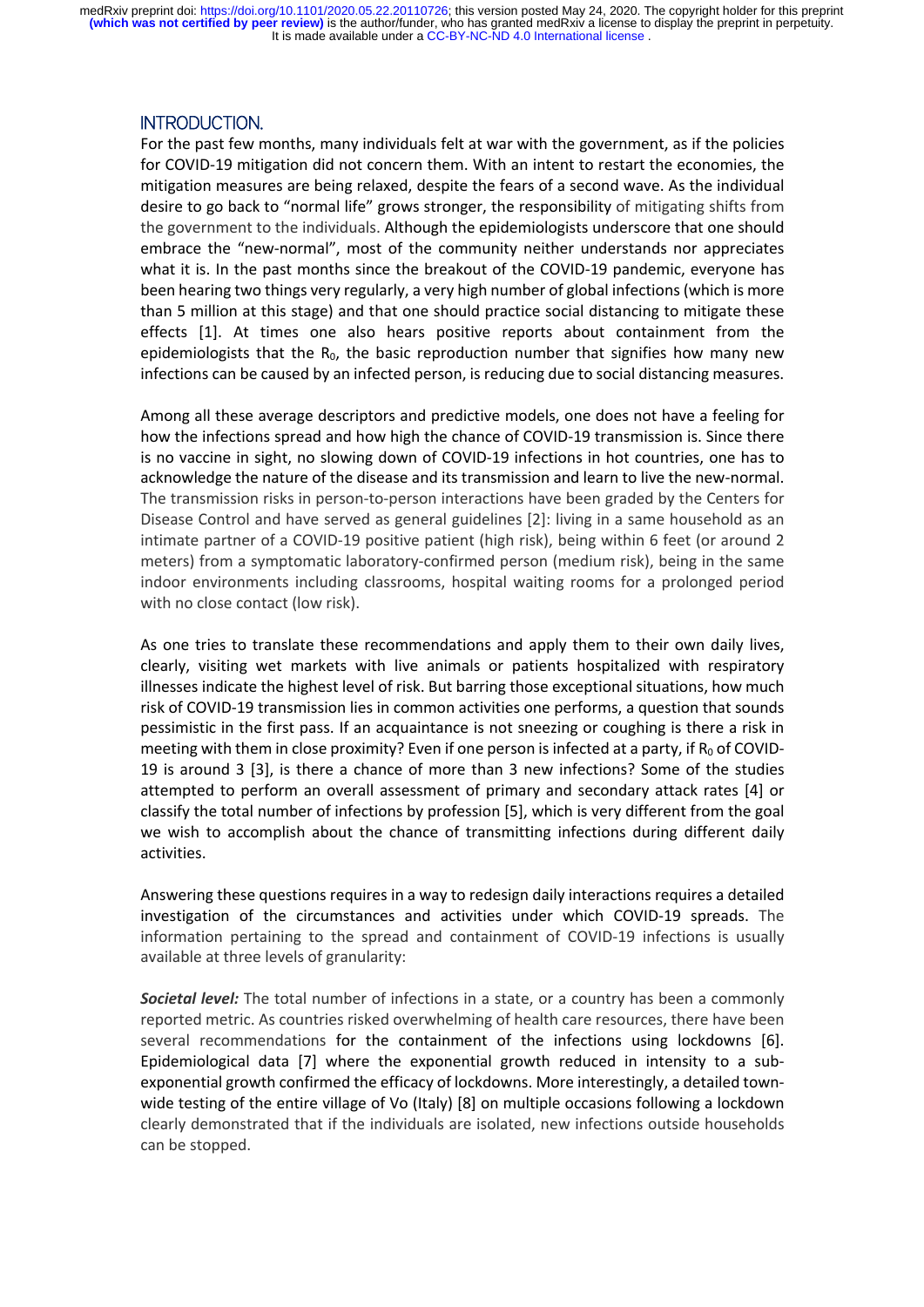*Transmission clusters:* Honing in one level finer, one hears about an incident or a person that triggered a series of infections, dubbed as a cluster. For example, a cluster of around 5000 infections arose in multiple transmission generations, from an infected person attending a Church in South Korea. Asthe first wave of the pandemic in South Korea comesto an end, this cluster still accounts for more than 45% of the overall infections. A few contact tracing studies provide a closer look into the contacts, such whether it happened during a meal, at a church or in a household [4] or have detailed the number of infections at different workplaces [5]. However, much of the information publicly known information is available at a 'topological level' in the language of graph theory, meaning person A infected person B after a "contact". The contact could mean a continuous exposure, such as two people living together in the same household, known as the familial clusters, or a point-exposure which signifies a specific interaction instance over a well-defined of time spent together.

*Individual level.* At the extremely detailed level, many scientific studies focused on the individual case records of the patient-0 or the index-patient – to understand instances of local transmission orto summarize presenting their clinical and virological characteristics[9] as well as to compare the mutations.

Clearly, individual case-studies are the very personal and educational. Our goal in this work is to gain insights from the handful of documented transmission events, among the 5 million infections, to assist in assuming a sense of individual responsibility or help modelling efforts. However, compiling and analysing the infection transmission records is not easy, as many do not know where they contracted the infections from, because there are too many infections in town or because their transmitter was asymptomatic [10] and others who know how they contracted the infection may consider it a violation of their privacy to disclose it.

In early days of COVID-19 infections, many countries investigated and even published the detailed of records that attempted to understand whether the cases were imported from abroad, or were a result of a local transmission. In countriessuch as South-Korea or Singapore which have performed extensive contact tracing, and detailed transmission chains are constructed. However, the publicly available transmission accounts still date back to the early days of infections, along with some recent accounts of super-spreading individuals or events. We consolidate the information that is publicly available to weigh the risks of transmission in daily life.

# DATA CURATION

# **Inclusion Criterion.**

A literature search was performed in Google, medRxiv and Web of Science, using the key words "index patient", "Case patient", "Patient-0", "COVID-19", "SARS-Cov-2". The search was further refined with a special emphasis on articles published in CDC, Lancet, NEJM. In the instances (Itaewon cluster, birthday parties in Pasadena and Connecticut) where the articles were in news media rather than the scientific articles, the data was substantiated using press releases from the governments and alternative sources. The data was included into our analysis if a detailed case history with a point source of infection and a well-defined duration of exposure could be identified. Detailed case studies from the countries where contact tracing was employed: Singapore and South Korea were used as well.

# **What is not in scope.**

If within the selected articles, if the details of the quality of the interaction or the duration of the stay together were not described or cannot be inferred they were excluded. This applied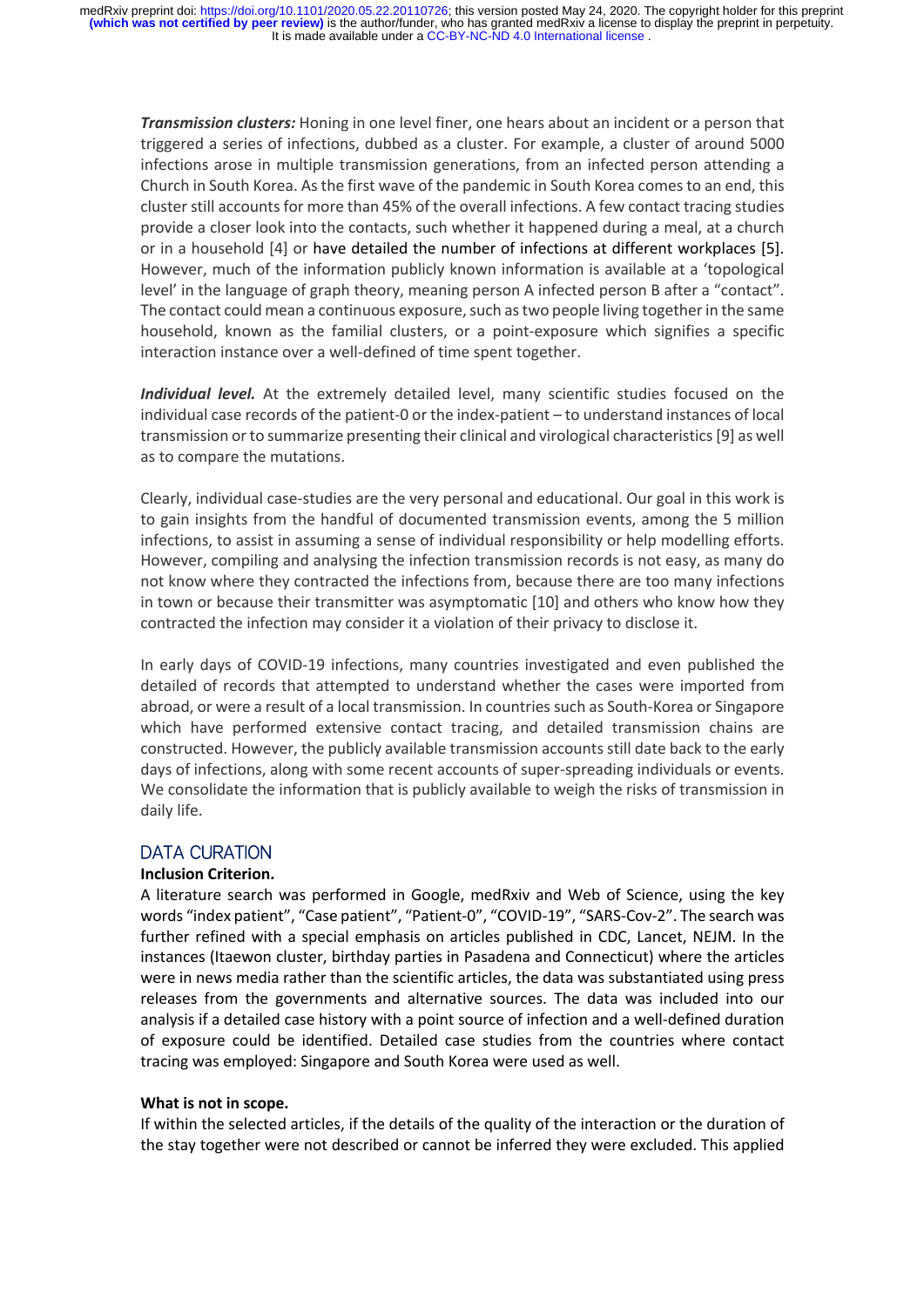to exclusion of articles as well as exclusion of some cases within the selected articles from which household transmission cases were excluded.

Indirect transmissions, either through unknown contacts and asymptomatic individuals or possibly through fomites [11] and aersols [12], where a clear interaction between individuals could not be identified were also excluded.

In a sense a hospital is a high risk environment. At least two index cases in our curated data contracted the infection while visiting their respective relatives in hospitals [13,14]. At the same time, no secondary infections were caused by a patient in 53 bed ward, to any of the 71 staff and 49 patient contacts (seven staff and 10 patients considered 'close contacts') [15]. The possible reasons in this case are that the patient had been symptomatic for about a week before the hospitalization and hence has a lower infectiousness [16,17] or the patient remained in oxygenation for 18.5 out of 35 hour stay in the ward, and other contacts had used varying levels of personal protective equipment [15]. Data on the infections in hospitals is thus scarce and hard to interpret unless it is extremely detailed and is not analysed in this work which focuses on everyday activities.

Several cases, which in a sense seem obvious cases of high transmission risk, but carry few recorded details were excluded - travel to Wuhan of a family of 6, of which 2 spent overnight at a Wuhan hospital treating one of their relatives for febrile pneumonia [13]; a person contracting the infection while visiting a hospitalized family member in Wuhan, and eventually transmitting it to her husband with whom she shared meals and bed for many days and the 119 (34%) medium to high risk contacts that the couple had but they neither resulted positive nor are described in detail [14].

There have been many journalistic accounts of the spread of infections in Italy at a Soccer match, but the number of infections to start with, the chances of other sources of infections, and the time when a majority started showing symptoms could not be identified and hence excluded from the study.

Cruise ships and war ships on the other hand present a well-defined duration of isolation from the land, although very long, and present an interesting case, and are treated separately.

# RESULTS.

**Case history summaries.** The curated data from different articles [18-31] is summarized (**Supplementary Information**) as 20 situations. Where possible, the original labelling used for defining the patients (Patient 0, Patient 1, .. or Patient A1.1, A2.1, ..) has been preserved in order to making the retracing of the accounts in the original articles easy. The case summary situations were further subdivided for classification into different types of instances. Of these 20 situations, 418 infections occurred on 32 instances and caused by 44 infected individuals were identified. These instances or the infections do not include the data from the cruise/ships which was analysed separately. The separate instances from these casesummaries reflecting the different activities one is likely to perform were gathered and analysed in the **Supplementary Tables 1 to 8**. A final summary of the attack rates inferred from these **Supplementary Tables** is presented in **Table 1**. Among all the 44 individuals spreading the infections in these 32 instances, only 8 individuals had mild symptoms and contributed to about 113 of the 418 infections.

**Transmissions at Meals, Singing and in Meetings.** The case studies where we could identify a point-exposure to an infected person, on a specific occasion and for a well-defined duration,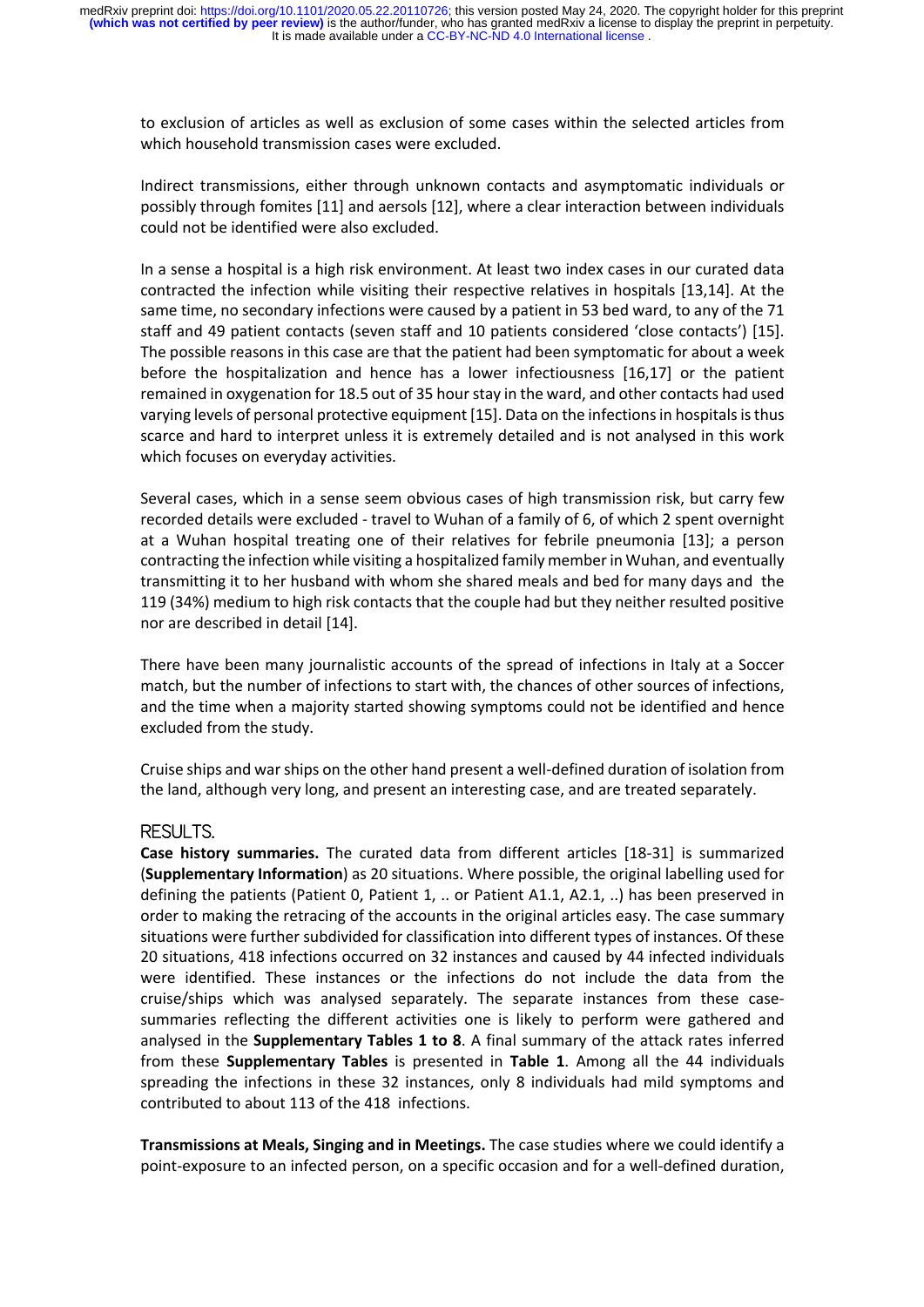center around meals, meetings, and singing events either for recreation or religion. The attack rates are defined as the fraction of susceptible individuals, who after coming in contact with the infected individuals also got infected. The susceptible individuals are the ones that are truly likely to come in contact, such as people working in the same floor or eating at the same table rather than individuals in other floors of a building which is poorly connected. The detailed transmission risks for each scenario are given are categorized under 4 broad heads – work place interactions, activities of leisure, family events, and related to mobility (**Table 1**). Each of these categories has several events with high-risk of transmission. Short private meetings lasting 1 hour in a work place have a very high transmission rate (72.7% (43.6-98.0), comparable to working together on the same open floor where there is sufficient movement of people (78.7 (CI. 70.3-85.3%)). Practicing singing in a group for around 2 hours, along with a high mixing interactions in the group had a very high transmission rate (86.9% (CI.76.2- 93.2%)), whereas singing and gathering in very large groups with close interactions with neighbors and otherwise not much mixing (such as in prayer services) resulted in 1-7 infections by several index-patients. Traveling in a car with a family member by talking has a very high risk (100% (CI.20-100%)), while traveling in metro trains with masks and possibly no talking has the lowest risk (~0%).

In quick summary, whenever a high quality of person to person interaction is possible, the chance of spreading infection is much higher than 60%. None of these results go against the standard recommendations of social distancing, however, they clarify the nature and duration of the interactions and quantify the transmission rates.

**Nature of Super-spreaders.** In pandemics it is always important to understand how the superspreaders can be identified and stopped [32]. Among the data analysed, if one gathers the number of infections caused by different people in a given instance, the median of these numbers results to be 2.5, (**Supplementary Table 9**) as expected from the basic reproduction rate  $(R_0)$  of COVID-19 [3]. With this validation, we examine the curated data for the superspreaders. Super-spreaders is a qualitative term, and in this work we consider anyone spreading more than 3 ( $R_0$ ) infections as a super spreader. Among the 44 individuals who caused infections, six super-spreaders could be identified, which curiously fall in two groups – A. Infections on multiple occasions – Patient 31 in South Korea who infected 7 at the Church (**S.12A**), and 10 others in different occasions and different days (**S.12B**), Patient A1.1 who attended the funeral in Chicago, who caused 3 infections at the funeral (**S.18A**), and 7 others at the birthday party 3 days later (**S.18B**), B. Infections on a single occasion – 6 in the Alpine vacation (**S.10**), 51 Infections caused at the Choir in Washington (**S.14**), 36 infections caused at the dinner in Safra Jurong (**S.6**), and 94 infections caused by the two attended 5 night clubs (**S.17B**). The index patients at the funeral in Chicago, the dinner at Safra Jurong and Choir in Washington had mild respiratory symptoms, and in the other three cases did not have any symptoms when they infected others. In general, various estimates suggest that the infectiousness drops significantly once the symptoms develop [16,17]. However, there may be exceptions and an individual may continue to spread infection on multiple days. At the same time, any person with a common level of infectiousness and without symptoms can become a super-spreader by having very close interactions with many people or actively mixing in large congregations. There was also a situation of a teacher who attended one of the Itaewon nightclubs (**S.17C**) in discussion and spread infection to at least 15 individuals, including 6 students. However, the detailed interactions are not known and hence not analyzed.

By taking a look at the super-spreading events in the curated data, it is clear that number of infections caused in an instance is limited by the number of people one directly interacts with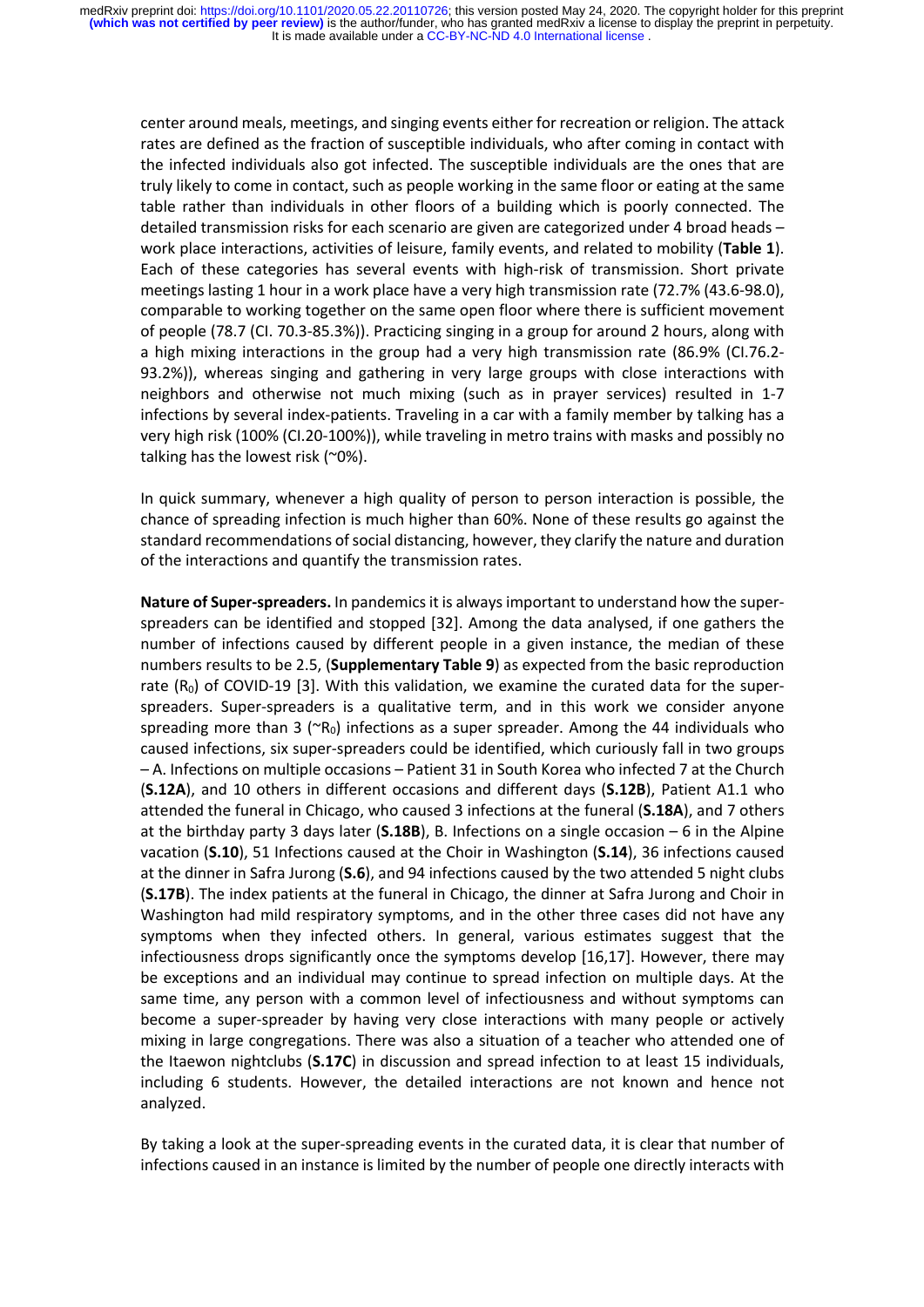in close proximity, underscoring the possibility that anyone can become a super-spreader if sufficient care is not exercised. This rationale is also the microscopic equivalent which moots the arguments that use per-capita infections across the countries to compare not the overall well-being but rather the rates of infections. Whether it is the spread of infections among the individuals in a gathering or in a country what matter is the number of susceptible people that are truly likely to come in contact with the infected individuals and the quality of those interactions.

**Role of physical separation.** Within the data we analysed, one clearly sees the mixing of the people, coming closer together has a strong influence on the spread of infections, much in line with the general social distancing recommendations. Consider the difference in the attack rate between the family dinners (66.7% (CI48.8-80.8)) and birthday parties which can be imagined to be more personal, with stronger physical interactions compared to the sit-down dinners where the people move around much lesser (15.7% (CI12.1-20.1)) (**Table 1**). Similarly, the seating plan from the call center [20], shows a significantly lower number of infections (5) on one side relative to the other side (79) (**S.2A**), and of course, mostly the infections (94/97) are restricted to the  $11<sup>th</sup>$  floor which is inhabited by 216 out a 19 floor building with 1143 occupants (**S.2E**). The physical separation draws an interesting interpretation in the case of the spread of infections in a Chinese restaurant [22], where the attack rate among all attendees to the restaurant is much lower (9.9% (CI: 5.3-17.7%) (**S.7A**) than that for the individuals seated along the line of the air-flow as per the graphic in the draft 45.0% (25.8- 65.8%) (**S.7B**)(however, considering that no negatives from families A,B,C were reported there is a chance for interpreting it as even higher).

**Transmission in transports and possible role of talking.** The only known instance of a family member driving together, and passing on the infection (**S.4A**) clearly shows that proximity in a closed environment and possible talking play an important role. There could be many reasons behind it such as loud talking or singing which can emit aerosols [33] comparable in amount to coughing as was seen in the spread of tuberculosis [34] and assist the spread of COVID-19 [35]. But such analysis is out of the scope of this work. The present work focused on the known case histories of people interacting with others, either at home or at work, and one common theme among all these interactions is talking, even more than any documented evidences of physical contact through hand-shakes. Thus, by construction the data chosen does not have situations where people did not talk. However, two pieces of data are worth inferring from the study on the South Korean call center. Although the elevators were shared by individuals from all floors, the infections that spread over a few days were confined mainly to floor number 11 (**S.2A, S.2E**). Secondly, the call center in South Korea is close to two major metro stations, and many employees use these services. There was a chance that the infections could have spread to people sharing the metro services, which is not an easy to track data. However, the first infection in the call center was reported on March 8, and the total number of infections from Seoul in the March 7-March 14 is 139, which leaves at most 42 infections outside the 97 infections related to the call center cluster. Given the numbers of thousands of susceptible people that will be exposed in the metro trains to a significant fraction (considered to be roughly 0.5x97 for the sake of this discussion), 42 infections even if they were all assigned to the call center cluster still suggests a very low attack rate. Thus, the attack rate in the elevators and the metro trains may be considered almost negligible under the conditions the South Koreans usually travel with masks.

**Symptomatic versus asymptomatic infectees.** An infrared scan of temperature was commonly used to quickly screen for COVID-19 patients. However, in many occasions (Safra Jurong dinner in Singapore (**S.6**), night club cluster in South Korea (**S.17**)) there is documented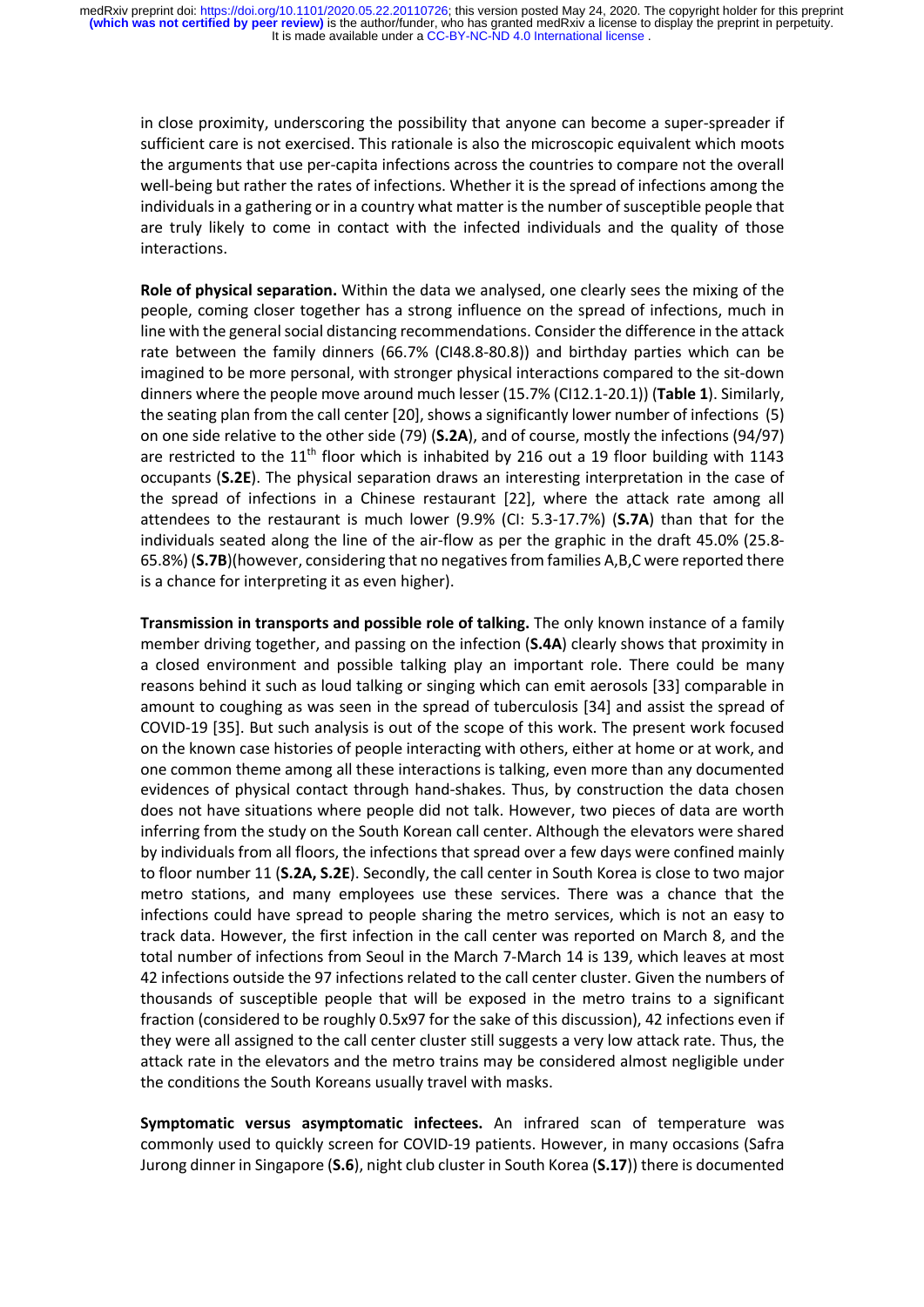evidence that every visitor was asked the mandatory questions about their travel history and their temperature was checked and yet infections spread. In the data we analysed, only on 6 instances index patients showed mild symptoms compared to 38 instances where the index patient did not show any symptoms of cough, sneezing or fever until a few days later. As noted earlier, even among the super-spreaders 2 were symptomatic, and 4 asymptomatic, , which is an important warning against underestimating the risks from seemingly healthy individuals. This argument which aligns with the estimation that 44-68% of infections are passed on in the pre-symptomatic phase [16,17].

**Cruises.** Time spent on a cruise or a ship partly qualifies for our eligibility criteria – the vacation is long and lasts a few weeks, and not a common activity that fits naturally into the daily activities. However, during this long stay on board, there are no new sources of infection as it is completely isolated from the coast, and the infections continue to spread starting with a mostly unknown number of index patients. Regardless, since the data from three different different ships, 2 of defense and 1 of vacation was available (**S.20**), we analysed it. Over all, the attack rate in the few weeks is 28.1% (27.3-29.0%), which is surprisingly much lower than the infection rate in most of the personal interactions we studied in this work. The passengers/staff may have been segregated in different decks which may have slowed the infection rate.

**Unique instances.** Among the data analysed, there are several other daily situations which are very unique. One would like to have more studies such as: infection spread in a working space which is not a call center and hence did not involve too much talking, transmission or lack of it when driving together in a car with and without talking; the spread of infections in a class room setting, etc. Although there are reported instances of teacher in Itaewon cluster who spread infections to 15 including of his students (**S.17C**) and dancing event at the dinner where the lion dance troupe clothed in costumes with no new infections(**S3.D**), more detailed information is required to evaluate the risks in these situations.

**Conclusions.** In conclusion, by curating and categorizing the data according to the daily activities we could quantify the risk of transmission in these different settings. These transmission risks when attending meetings, dinners with healthy-looking infected individuals are surprisingly high. In a sensitive phase when the responsibility of COVID-19 mitigation shifts from the governments to the individuals, the analysis underscores the need not to lower the guard, as a healthy looking normal infected individual can turn out to be a super-spreader if (s)he makes sufficient contacts with large number of individuals in one event.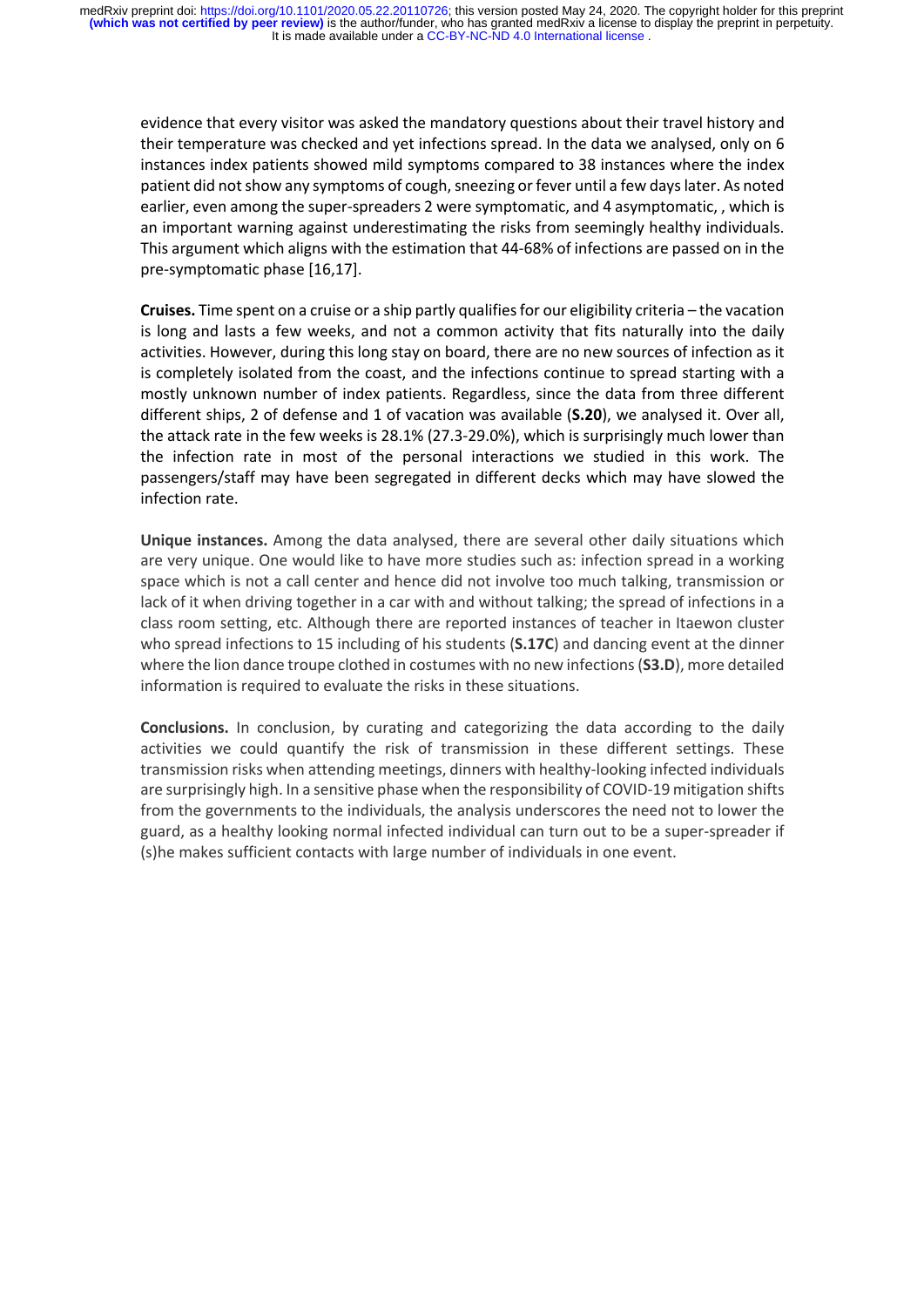# **FIGURES**



**Figure 1.** PRISMA Flow diagram for the cases included in the present work.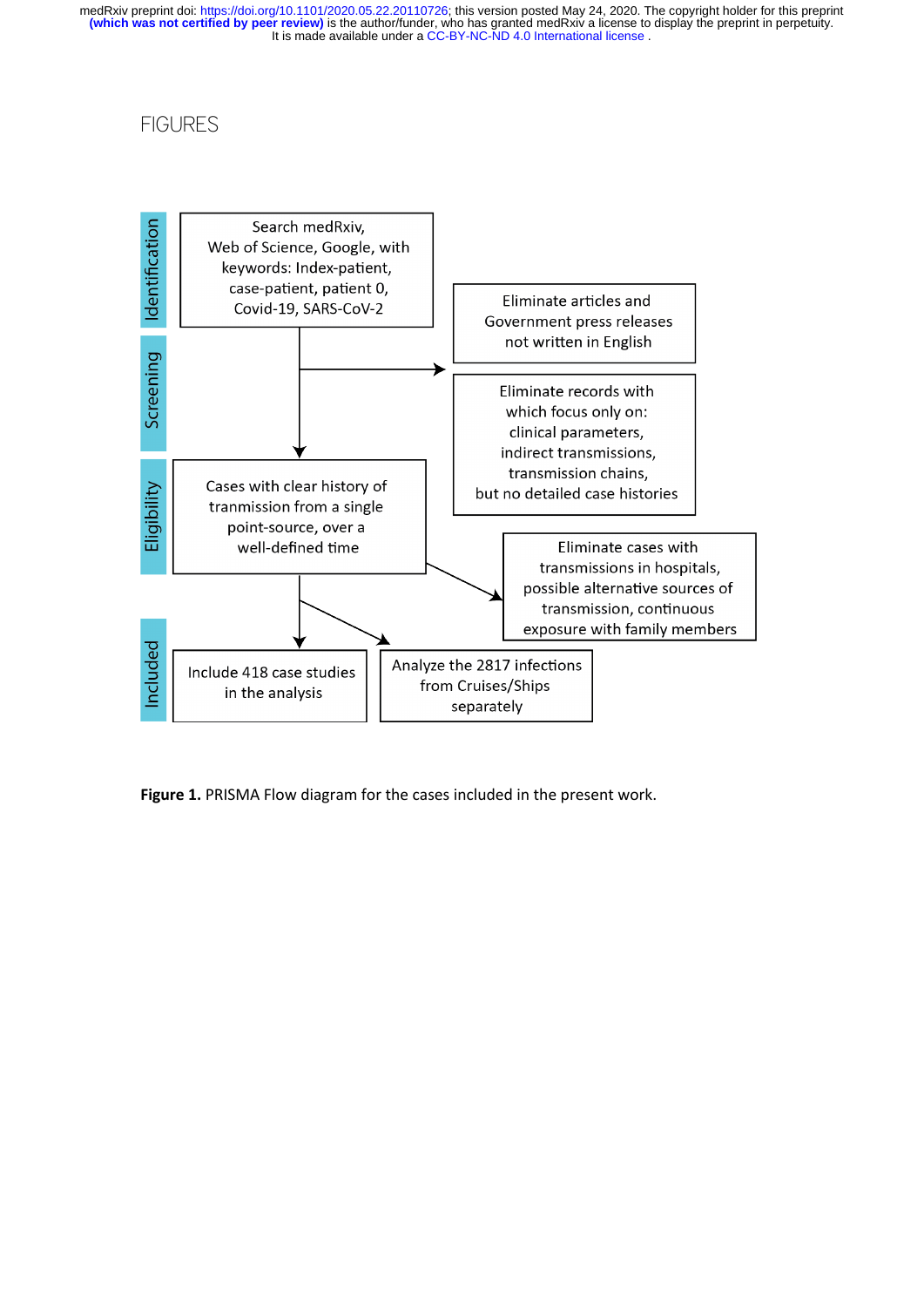| <b>Duration</b>                                                                                               |                  | <b>Infected</b><br>(A)<br><b>Syptomatic</b><br>S<br>A |                | <b>Susceptible</b>                            | <b>New</b><br><b>infections</b>                 | <b>Average attack</b><br>rate                                                 | Super-spreaders?                                                                                                                 |
|---------------------------------------------------------------------------------------------------------------|------------------|-------------------------------------------------------|----------------|-----------------------------------------------|-------------------------------------------------|-------------------------------------------------------------------------------|----------------------------------------------------------------------------------------------------------------------------------|
| <b>Workspace interactions</b>                                                                                 |                  |                                                       |                |                                               |                                                 |                                                                               |                                                                                                                                  |
| Meeting in smaller groups with                                                                                | Brief to 1       | 8                                                     | $\mathbf{1}$   | 11                                            | 8                                               | 72.7%                                                                         | 4 cases, at household                                                                                                            |
| direct interactions (ST.1)                                                                                    | hour             |                                                       |                |                                               |                                                 | $(43.6 - 98.0\%)$                                                             |                                                                                                                                  |
| Open work space with                                                                                          | A few            | $\mathbf{1}$                                          | $\Omega$       | 113                                           | 89                                              | 78.7%                                                                         |                                                                                                                                  |
| everyone talking and no<br>physical separation (S.2A)                                                         | days             |                                                       |                |                                               |                                                 | $(70.3 - 85.3%)$                                                              | Superspread when<br>there was no                                                                                                 |
| Open work space with<br>everyone talking a partial<br>separation and less mixing<br>between two halves (S.2B) | A few<br>days    | $\mathbf{1}$                                          | $\mathbf 0$    | 216                                           | 94                                              | 43.5%<br>$(37.0 - 50.1%)$                                                     | physical separation                                                                                                              |
| Larger conference with some<br>(S.3A)                                                                         | 3 days           | $\mathbf{1}$                                          | $\mathbf 0$    | 111                                           | $\overline{7}$                                  | 6.3%<br>$(3.1 - 12.4%)$                                                       |                                                                                                                                  |
| <b>Time out</b>                                                                                               |                  |                                                       |                |                                               |                                                 |                                                                               |                                                                                                                                  |
| Night club (S.17B)                                                                                            | 4 hours          | $\overline{2}$                                        | $\mathbf 0$    | 1500,<br>Number of direct<br>contacts unknown | 94                                              | 6.27%<br>$(5.15 - 7.61%)$<br>Expected to be ><br>50% among actual<br>contacts | Yes, 2 spread<br>infection to 94 in<br>Itaewon night club<br>area                                                                |
| Vacation together (ST.2)                                                                                      | 4 days           | 4                                                     | $\mathbf 0$    | 15                                            | 8                                               | 53.3%<br>$(30.1 - 75.2%)$                                                     | At least 6 infections<br>only at Chalet.                                                                                         |
| Cruise/Ship (S.20)                                                                                            | $3 - 4$<br>weeks | U                                                     | U              | 10011                                         | 2817                                            | 28.1%<br>$(27.3 - 29.0\%)$                                                    |                                                                                                                                  |
| Singing in a group with mixing<br>together (ST.3)                                                             | 2.5<br>hours     | $\overline{2}$                                        | $\mathbf 0$    | 61                                            | 53                                              | 86.9%<br>$(76.2 - 93.2)$                                                      | 1 person spread to<br>52 others in 1<br>session                                                                                  |
| Gathering in a closed space<br>with less chance of mixing<br>(ST.4)                                           | 2 hours          | 3                                                     | $\Omega$       | Many                                          | 9                                               | Low                                                                           | Patient 31 of South<br>Korea, 7 infections in<br>a Church, 10 outside<br>(not considered in<br>this work)                        |
| Shopping with direct<br>interactions with sales agent:<br>talking, touching to apply<br>products (ST.5)       | 30 min-<br>1hour | $\Omega$                                              | $\overline{2}$ | 5                                             | 5                                               | 25.00<br>$(10.2 - 49.5%)$                                                     |                                                                                                                                  |
| <b>Family events</b>                                                                                          | $2 - 3$          | $\overline{7}$                                        | $\mathbf{1}$   |                                               |                                                 |                                                                               |                                                                                                                                  |
| Family dinners (ST.6)                                                                                         | hours            |                                                       |                | 30                                            | 20                                              | 66.7%<br>(48.8-80.8%)                                                         |                                                                                                                                  |
| Sit-down dinners with less<br>mixing (ST.7)                                                                   | $3 - 5$<br>hours | 4                                                     | $\mathbf{1}$   | 318                                           | 50                                              | 15.7%<br>$(12.1 - 20.1\%)$                                                    | 1 person spread<br>infection to 36 at<br>Safra Jurong                                                                            |
| Birthday party (ST.8)                                                                                         | $2 - 3$<br>hours | $\overline{2}$                                        | $\mathbf 1$    | 99                                            | 52                                              | 52.5%<br>$(42.8 - 62.0\%)$                                                    | 1 person spread<br>infection to 25 in<br>Connecticut party                                                                       |
| <b>Mobility</b>                                                                                               |                  |                                                       |                |                                               |                                                 |                                                                               |                                                                                                                                  |
| Sharing a ride with a family<br>member, possibly talking<br>(S.4A)                                            |                  | $\mathbf{1}$                                          | $\mathbf 0$    | $\mathbf{1}$                                  | $\mathbf{1}$                                    | 100%<br>$(20\% - 100\%)$                                                      |                                                                                                                                  |
| Elevator & lobby, with possible<br>use of masks (S.2C)                                                        | <b>Brief</b>     | 97                                                    | $\mathsf 0$    | 1143                                          | Almost no<br>one outside<br>the floor<br>worked | 0%                                                                            | None. Call center<br>Infections are mostly<br>restricted to one half<br>of 11 <sup>th</sup> floor                                |
| Metro trains, with possible use<br>of masks (S.2D)                                                            | 30 min           | $\overline{f^*}$<br>97                                | $\mathbf 0$    | Very high                                     | Almost no<br>one outside<br>the call<br>center  | 0%                                                                            | None. By looking at<br>the new infections in<br>Seoul during March<br>6-11, and comparing<br>them with call center<br>infections |

**Table 1.** A summary of the transmission risks curated from several sources. Detailed numbers of each category are shown in Supplementary Information. U is unknown. *f* is an unknown fraction, for which there are reasons to believe can be around 0.5 at least. In each case the source of the numbers compiled in the **Supplementary Information** is cited. For example, **ST.1** and **S.20** refer to the supplementary table 1 and Situation 20.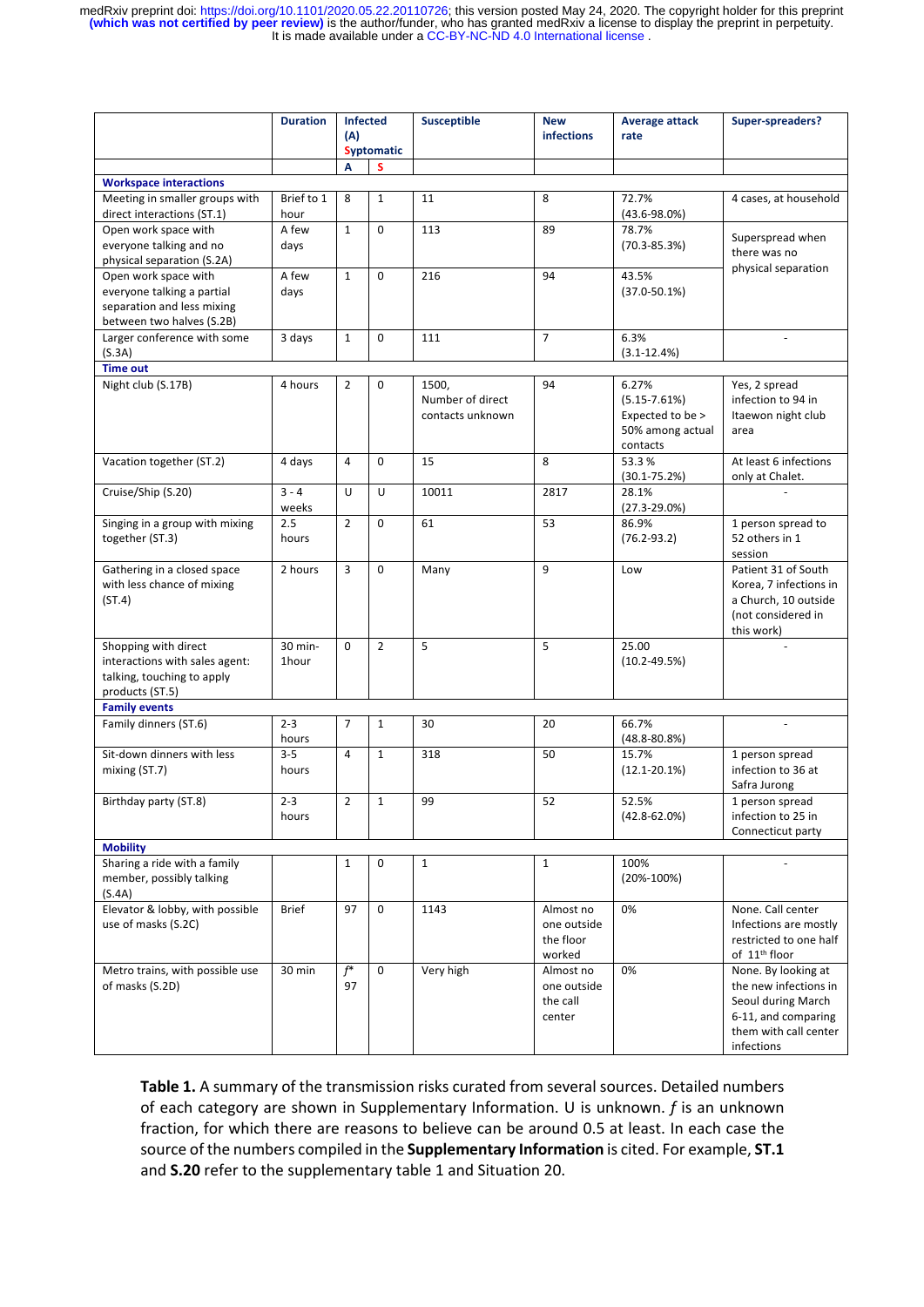# **REFERENCES**

1. R. M Anderson, H. Heesterbeek, D. Klinkenberg, T. D. Hollingsworth. 2020. How will countrybased mitigation measures influence the course of the COVID-19 epidemic? Lancet, 395, 931, https://doi.org/10.1016/ S0140-6736(20)30567-5

2. Risk information from Centers for Disease Control, USA. https://www.cdc.gov/coronavirus/2019-ncov/php/risk-assessment.html

3. Y. Liu, A. A Gayle, A. Wilder-Smith, J. Rocklöv. 2020. The reproductive number of COVID-19 is higher compared to SARS coronavirus, *Journal of Travel Medicine*, Volume 27, taaa021, https://doi.org/10.1093/jtm/taaa021

4. COVID-19 National Emergency Response Center, Coronavirus Disease-19: Summary of 2,370 Contact Investigations of the First 30 Cases in the Republic of Korea, Osong Public Health Res Perspect. 2020 Apr; 11(2): 81–84. doi: 10.24171/j.phrp.2020.11.2.04

5. F. -Y. Lan, C.-F. Wei, Y.-T. Hsu, D. C. Christiani, S. N. Kales. 2020. Work-related Covid-19 transmission, medRxiv, 2020.04.08.20058297; doi: https://doi.org/10.1101/2020.04.08.20058297

6. S. Flaxman, S. Mishra, A. Gandy, et al., 2020. Report 13: Estimating the number of infections and the impact of non-pharmaceutical interventions on COVID-19 in 11 European countries, Imperial College COVID-19 Response Team.

7. B. F. Maier, D. Brockmann. 2020. Effective containment explains sub-exponential growth in recent confirmed COVID-19 cases in China, Science, 368, 742-746, DOI: 10.1126/science.abb4557

8. E. Lavezzo, E. Franchin, C. Ciavarella, et al. 2020. Suppression of COVID-19 outbreak in the municipality of Vo, Italy, medRxiv, https://doi.org/10.1101/2020.04.17.20053157

9. F. X. Lescure, L. Bouadma, D. Nguyen et al. 2020. Clinical and virological data of the first cases of COVID-19 in Europe: a case series, https://doi.org/10.1016/ S1473-3099(20)30200-0

10. R. Li, S. Pei, B. Chen, et al. 2020. Substantial undocumented infection facilitates the rapid dissemination of novel coronavirus (SARS-CoV-2), Science, 368, 489-493, DOI: 10.1126/science.abb3221

11. J. Cai, W. Sun, J. Huang, M. Gamber, J. Wu, G. He. Indirect virus transmission in cluster of COVID-19 cases, Wenzhou, China, 2020. Emerg Infect Dis. https://doi.org/10.3201/eid2606.200412

12. N. van Doremalen, T. Bushmaker, D. H. Morris, et al. 2020 Aerosol and surface stability of SARS-CoV-2 as Compared with SARS-CoV-1, N Engl J Med, 382, 1564-1567, DOI: 10.1056/NEJMc2004973

13. J. F. W. Chan, S. Yuan, K. -H. Kok et al. 2020. A familial cluster of pneumonia associated with the 2019 novel coronavirus indicating person-to-person transmission: a study of a family cluster, Lancet, https://doi.org/10.1016/ S0140-6736(20)30154-9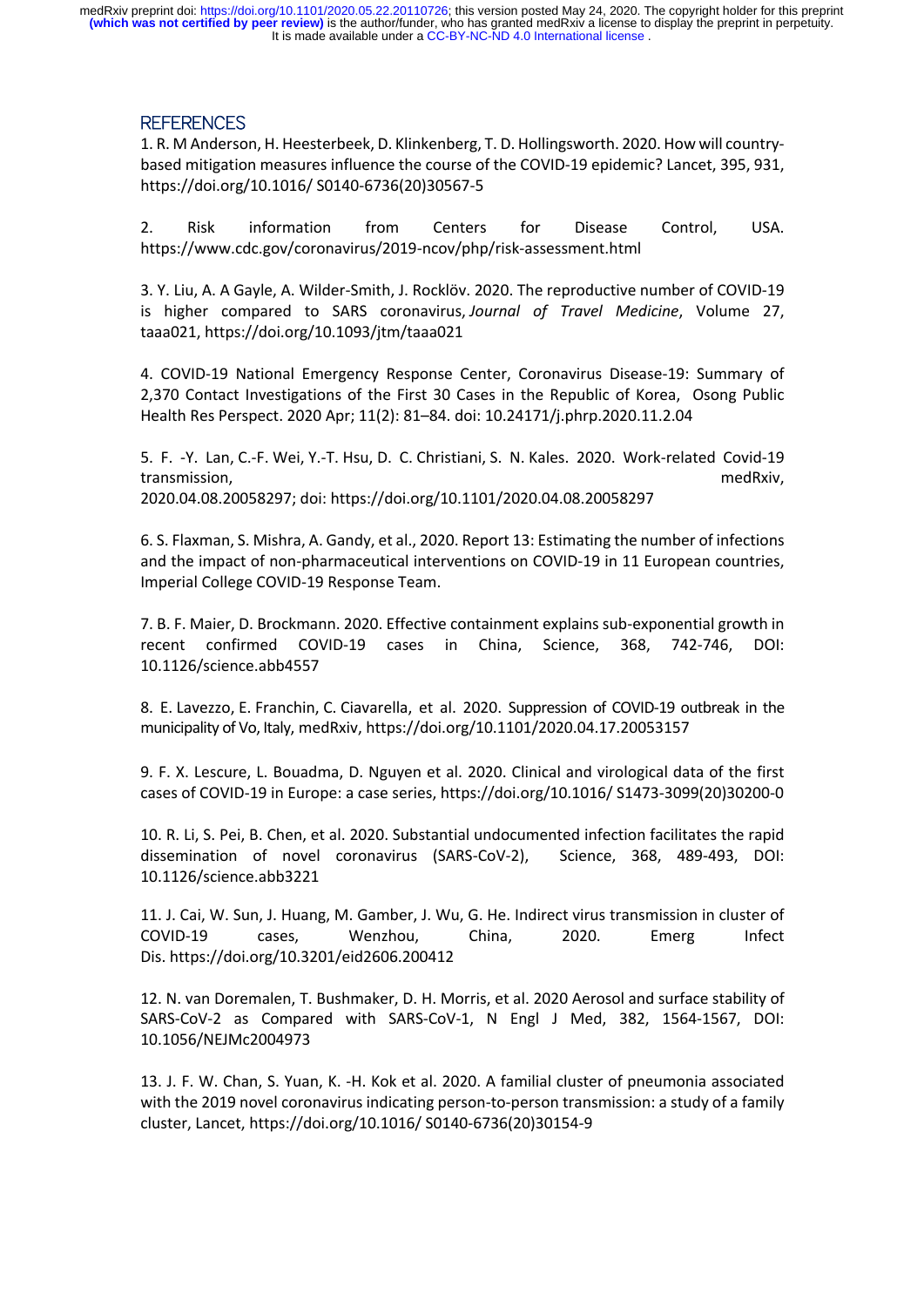14. I. Ghinai, T. D McPherson, J. C Hunter, H, et al. 2020. First known person-to-person transmission of severe acute respiratory syndrome coronavirus 2 (SARS-CoV-2) in the USA, Lancet, 395, 1137, https://doi.org/10.1016/ S0140-6736(20)30607-3

15. S. C. -Y. Wong, R. T. -S. Kwong, T. C. Wu, J. W. M. Chan, M. Y. Chu, S. Y. Lee, H. Y. Wong, D. C. Lung. 2020. Risk of nosocomial transmission of coronavirus disease 2019: an experience in a general ward setting in Hong Kong, J. Hosp. Infection, https://doi.org/10.1016/j.jhin.2020.03.036

16. X. He, E. H. Y. Lau, P. Wu, *et al.* 2020. Temporal dynamics in viral shedding and transmissibility of COVID-19. *Nat Med* 26**,** 672–675, https://doi.org/10.1038/s41591-020- 0869-5

17. M. K. Prakash, Quantitative COVID-19 infectiousness estimate correlating with viral shedding and culturability suggests 68% pre-symptomatic transmissions, medRxiv, 2020.05.07.20094789; doi: https://doi.org/10.1101/2020.05.07.20094789

18. M. M. Böhmer, U. Buchholz, V. M. Corman, et al., Investigation of a COVID-19 outbreak in Germany resulting from a single travel-associated primary case: a case series, Lancet Infect Dis 2020, https://doi.org/10.1016/ S1473-3099(20)30314-5

19. C. Rothe, M. Schunk, P. Sothmann, et al. 2020. Transmission of 2019-nCoV Infection from an Asymptomatic Contact in Germany, N Engl J Med, 382, 10.

20. S. Y. Park, Y. M. Kim, S. Yi, S. Lee, B. J. Na, C. B. Kim, et al. 2020. Coronavirus disease outbreak in call center, South Korea. Emerg Infect Dis. https://doi.org/10.3201/eid2608.201274

21. R. Pung, C. J. Chiew, B. E. Young, et al. 2020. Investigation of three clusters of COVID-19 in Singapore: implications for surveillance and response measures, Lancet, 395, 1039, https://doi.org/10.1016/S0140-6736(20)30528-6

22. J. Lu, J. Gu J, K. Li, C. Xu, W. Su, Z. Lai, et al. 2020. COVID-19 outbreak associated with air conditioning in restaurant, Guangzhou, China, 2020. Emerg Infect Dis. https://doi.org/10.3201/eid2607.200764

23. J. Zhang, S. Tian, J. Lou and Y. Chen , Familial cluster of COVID-19 infection from an asymptomatic Critical Care (2020) 24:119 https://doi.org/10.1186/s13054-020-2817-7

24. R. Huang, J. Xia, Y. Chen, C. Shan, C. Wu. 2020. A family cluster of SARS-CoV-2 infection involving 11 patients in Nanjing, China, Lancet, https://doi.org/10.1016/S1473- 3099(20)30147-X

25. E. B. Hodcroft. 2020. Preliminary case report on the SARS-CoV-2 cluster in the UK, France, and Spain, Swiss Med Wkly. 150:w20212 https://doi.org/10.4414/smw.2020.20212

26. L. T. Phan, T. V. Nguyen, Q. C. Luong, et al. 2020. Importation and human-to-human transmission of a novel coronavirus in Vietnam**,** N Engl J Med 2020; 382:872-874 DOI: 10.1056/NEJMc2001272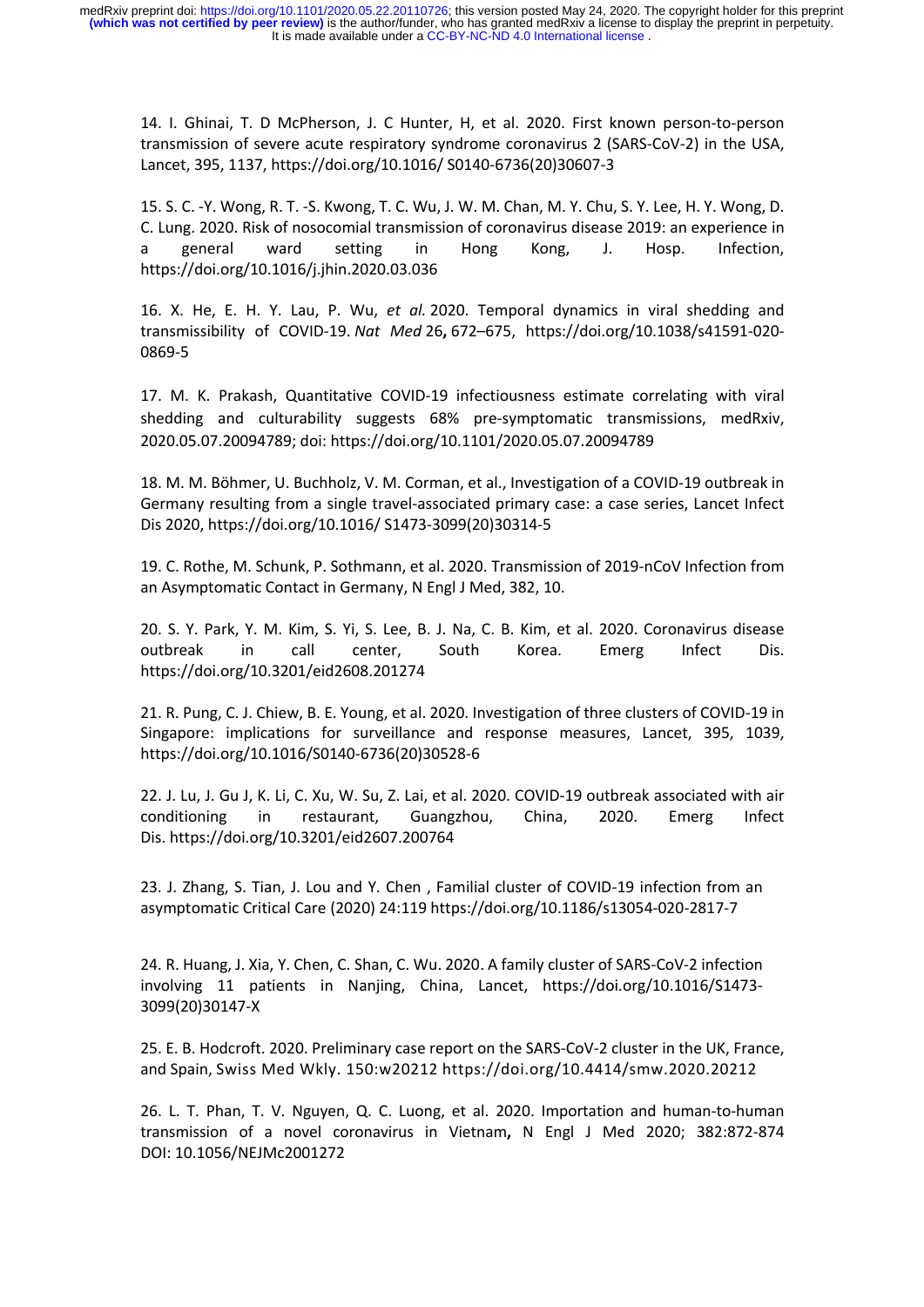27. Y. Kim, X. Jiang, 2020. Evolving transmission network dynamics of COVID-19 cluster infections in South Korea: a descriptive study, medRxiv, doi: 10.1101/2020.05.07.20091769

28. L. Hamner, P. Dubbel, I. Capron, et al. 2020. High SARS-CoV-2 Attack Rate Following Exposure at a Choir Practice — Skagit County, Washington, MMWR Morb Mortal Wkly Rep 2020; 69:606–610. DOI: http://dx.doi.org/10.15585/mmwr.mm6919e6

29. W. E. Wei, Z. Li, C. J. Chiew. 2020. Presymptomatic Transmission of SARS-CoV-2 — Singapore, January 23–March 16, 2020, MMWR Morb Mortal Wkly Rep. 69, 411–415.

30. I. Ghina, S. Woods, K. A. Ritger, et al. 2020 Community Transmission of SARS-CoV-2 at two family gatherings – Chicago, Illinois, February-March 2020, MMWR Morb Mortal Wkly, 69, 446-450. http://dx.doi.org/10.15585/mmwr.mm6915e1

31. M. Kenji, K. Katsushi, Z. Alexander, C. Gerardo. 2020. Estimating the asymptomatic proportion of coronavirus disease 2019 (COVID-19) cases on board the Diamond Princess cruise ship, Yokohama, Japan, 2020. Euro Surveill. 25:pii=2000180. https://doi.org/10.2807/1560-7917.ES.2020.25.10.2000180

32. T. R. Frieden, C. T. Lee. 2020. Identifying and interrupting superspreading events implications for control of severe acute respiratory syndrome coronavirus 2. Emerg Infect Dis. https://doi.org/10.3201/eid2606.200495

33. S. Asadi, A. S. Wexler, C. D. Cappa, S. Barreda, N. M. Bouvier, W. D. Ristenpart. 2019. Aerosol emission and superemission during human speech increase with voice loudness. Sci Rep, 9, 2348.

34. R. G. Loudon, and R. M. Roberts. 1968. Singing and the Dissemination of Tuberculosis, American Review of Respiratory Disease, 98, 297-300.

35. J. Wang and G. Du. 2020 COVID-19 may transmit through aerosol, Ir J Med Sci. 202, 1–2. doi: 10.1007/s11845-020-02218-2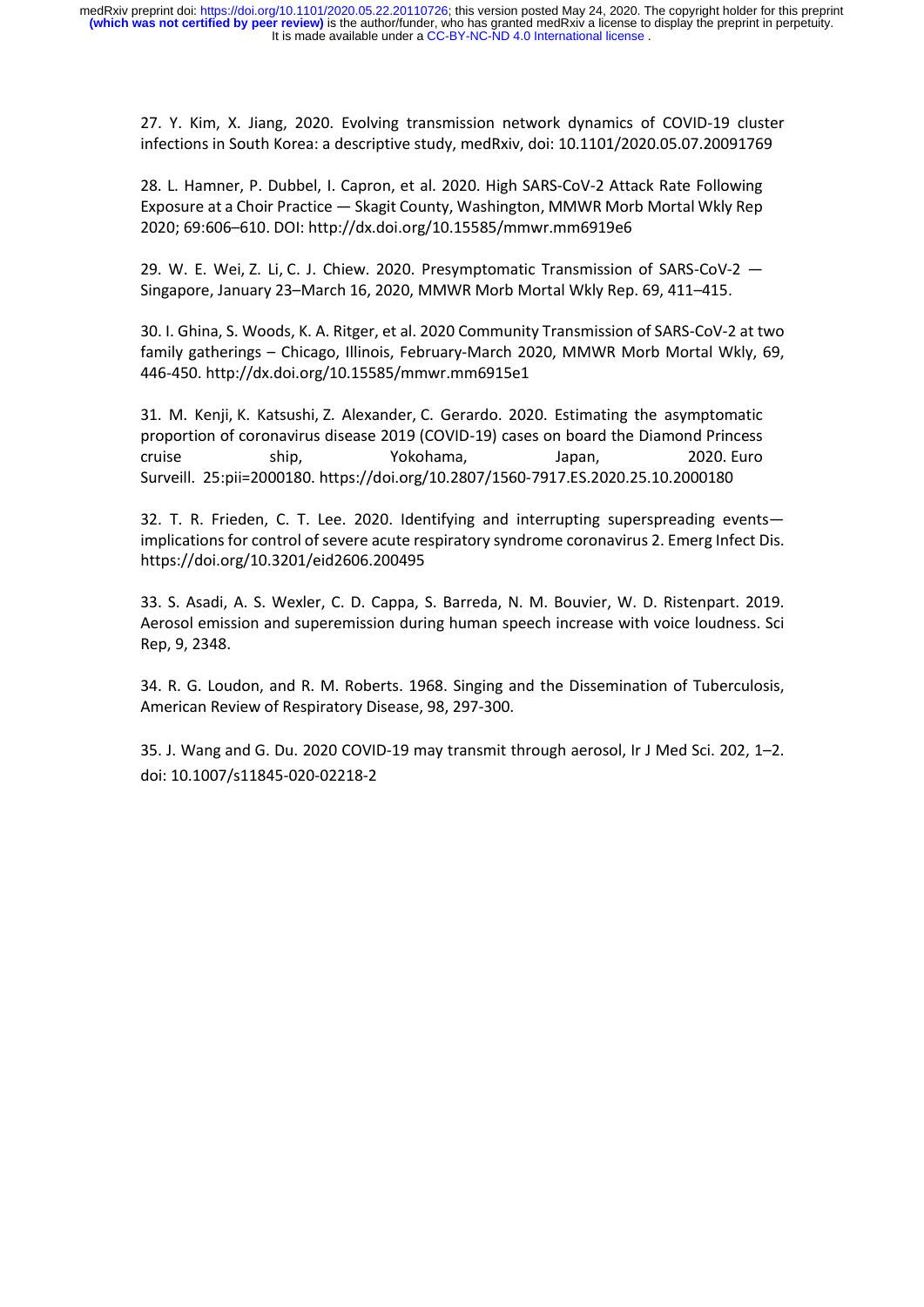# SUPPLEMENTARY INFORMATION

## **Eat, Pray, Work:**

**A meta-analysis of COVID-19 Transmission Risk in Common Activities of Work and Leisure**

Meher K. Prakash

**Situation 1. Directed Interactions at a workplace. Germany**

Total new infections after the event: 16

Ref. Böhmer et al. Lancet 2020 [18]; Rothe et al. N Engl J Med, 2020 [19]

A visitor from Shanghai (Patient 0) attended a training session in Munich during January 20, 21. A few days before this visit on January 16, Patient 0's parents visited herin Shanghai from Wuhan. During the meetings in Munich she felt fatigue which she thought was due to jet lag, but fever (38.6) started only on the flight back.

S.1A. Patient 0 sat through a 1 hour meeting 3 others in a 12  $m<sup>2</sup>$  room, including Patient 2 who sat on her side of the table. Only Patient 2 contracted the infection.

S.1B. Patient 2 had a brief contact with Patient 1.

S.1C. Patient 3 and Patient 1 worked simultaneously on the same computer for a short period of time on January 24

S.1D. Patient 12 had a private meeting with Patient 3 for 90 min, and later spent time with Patient 3 and Patient 3's partner. Partner was negative.

S.1E. Patient 4 sat back to back in a canteen and Patient 5 borrowed saltshaker after asking for it

S.1F. Patient 5 is from a 5-member household and Patients 6,9,11 are from it. Since a specific instance cannot be assigned, these cases are not included.

S.1G. Patient 7 met with Patient 5 for a 1.5 hour meeting at 1.5 meters.

S.1H. Patient 8 and Patient 5 had regular meetings Jan 22, 23, 24.

S.1I. Patient 13 accompanied Patient 0 in travel from China and during the work in Munich. S.1J. Patient 14 is a household member of Patient 7. This case was not included in our analysis.

S.1K. Patient 7 had a 1 hour meeting with Patients 10, 16.

S.1L. Patient 16 in a meeting with patient 8 > 1 m. Duration not known. Also Patient 16 was also likely to have been infected by 7. Since the case is similar, the infection of Patient 16 is assigned to Patient 7.

**Situation 2. Open-floor work place interactions for a few days, with a lot of talking. South Korea**

Total new infections after the event: 97

Ref. Park et al., Emerg Infect Dis, 2020 [20]

In a 19 floor building, has call centers on floors 7,8,9,11 with around 200 employees each. COVID-19 broke out on floors 10, 11. Of the 1,143 (99.8%) individuals including employees, residents and visitors 97 (8.5%, CI 7.0–10.3) tested positive. The first case-patient who worked on the 10th floor and reportedly never went to the 11th floor, had symptoms starting from February 22. The case patient from the  $11<sup>th</sup>$  floor had symptoms from the 25<sup>th</sup> of February. The call center came under close surveillance on March 8<sup>th</sup>.

S.2A. According to the graphic given in Park et al., 79 infections were in one half of the  $11<sup>th</sup>$ floor and only 5 were on the other half (the rest of the 94 cases were not shown in the representation). The two halves shared elevators and restrooms.

S.2B. Total infections on the  $11<sup>th</sup>$  floor were 94 out of 216.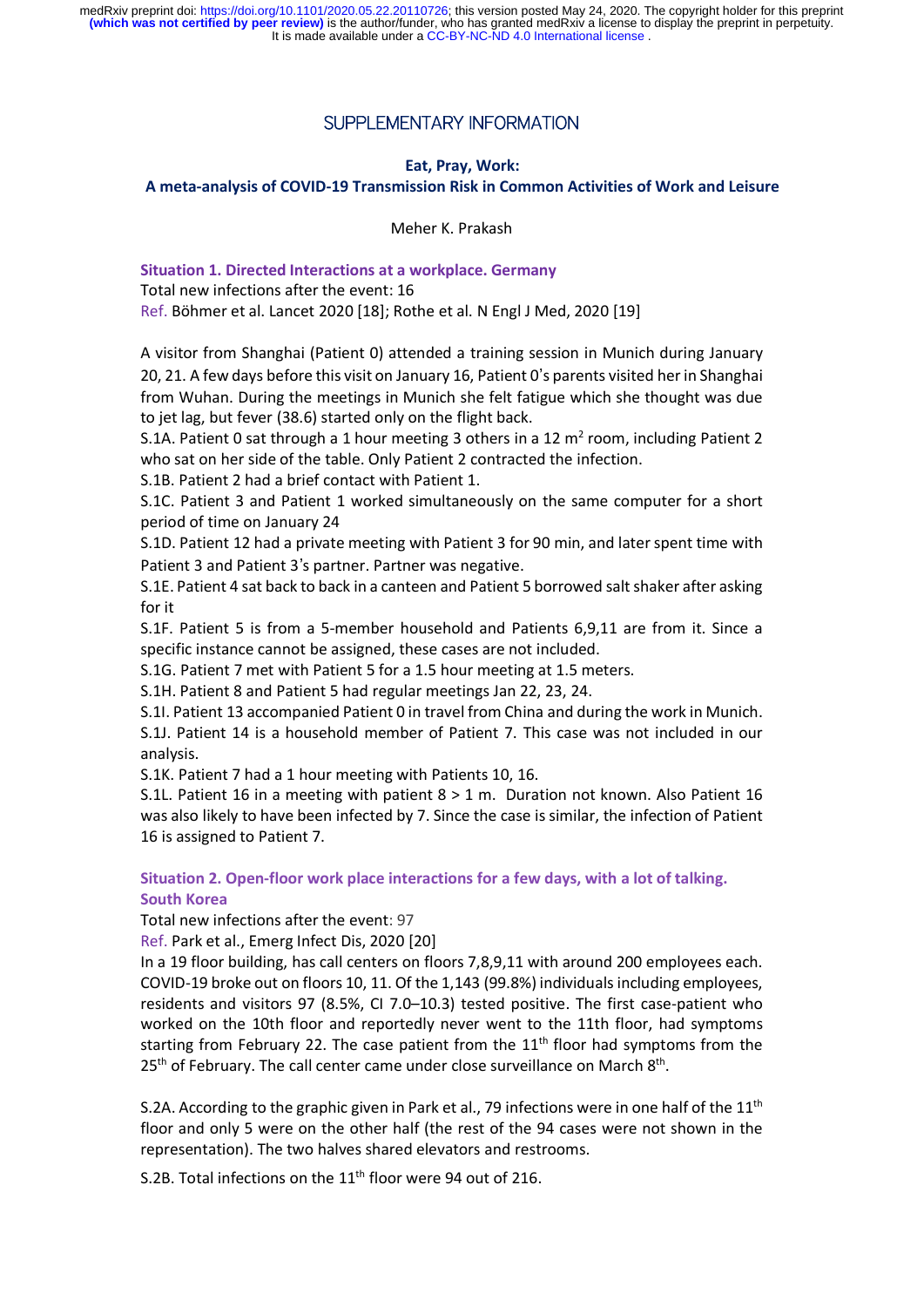S.2C. The lobby and elevator by shared by all residents, employees and visitors. Yet the infections were mainly restricted to  $11<sup>th</sup>$  floor.

S.2D. Metro. The call center is close to two popular metro stations, and many employees use metro services. However, it is hard to trace who all got infected in metro trains. On the other hand the total number of infections reported from anywhere in Seoul during March 7-March 14 was 139, which leaves at most 42 infections that may have been caused by the employees at the call center.

S.2E. Considering all the 1143 (residents, employees, visitors), the attack rate was 97/1143.

**Situation 3. Business conference at a hotel for 3 days. Singapore** Total new infections after the event: 7 Ref. Pung et al. Lancet, 2020 [21]

A British company held an annual 3 day international sales conference from January 20<sup>th</sup> at a Hotel in Singapore. 94 attendees from 19 countries were among the 111 attendees. 17 attendees were from China, at least 1 from Wuhan. Activities included business presentations, workshops, breakout discussions,team building games which involved close physical contact, city tour. Patient B1 (South Korea), B3 (Malaysia) and B4 (Singapore), B7 (British) were at the same tables for 3 hours at the Chinese dinner (20 January) with approximate 8 member round table. B1, B3, B4, B5 were in the same breakout session of 41 participants for 4 hours, along with 10 Chinese team members.

S.3A. In the entire conference with 111 participants, there were 7 new infections at the end (3 Singapore (3/15), 1 British, 2 South Koreans, 1 Malaysian)

S.3B. Two of the infected members were from one dinner table, and three from another.

S.3C. 3 hour workshop where B2, B4, B5 participated. No clear interaction data and hence not used in our analysis.

S.3D. Lion dance troupe spent 5-10 minutes with their lion masks, going around everyone. No personal interaction, did not eat food and did not contract infections.

**Situation 4. Driving Together and Family Dinner**.

Total new infections after the event: 2 Ref. Pung et al. Lancet, 2020 [21]

The Malaysian attendee to the business conference in Singapore (Situation 3 above) had come in contact with including, family, friends, and medical staff. He caused 2 new infections.

S.4A. He rode in a car with his sister (which we infer as including speaking and sitting side by side)

S.4B. He shared Chinese New Year meals with family January 26, 27,28. His mother-in-law contracted infection. The total number of attendees is not known.

**Situation 5. Family dinner for a few hours at Mei Hwan Drive, Singapore.**

Total new infections after the event: 7

Ref. Press release from the Ministry of Health, Singapore, Dated 25 February. https://www.moh.gov.sg/news-highlights/details/links-established-between-churchclusters-and-wuhan-travellers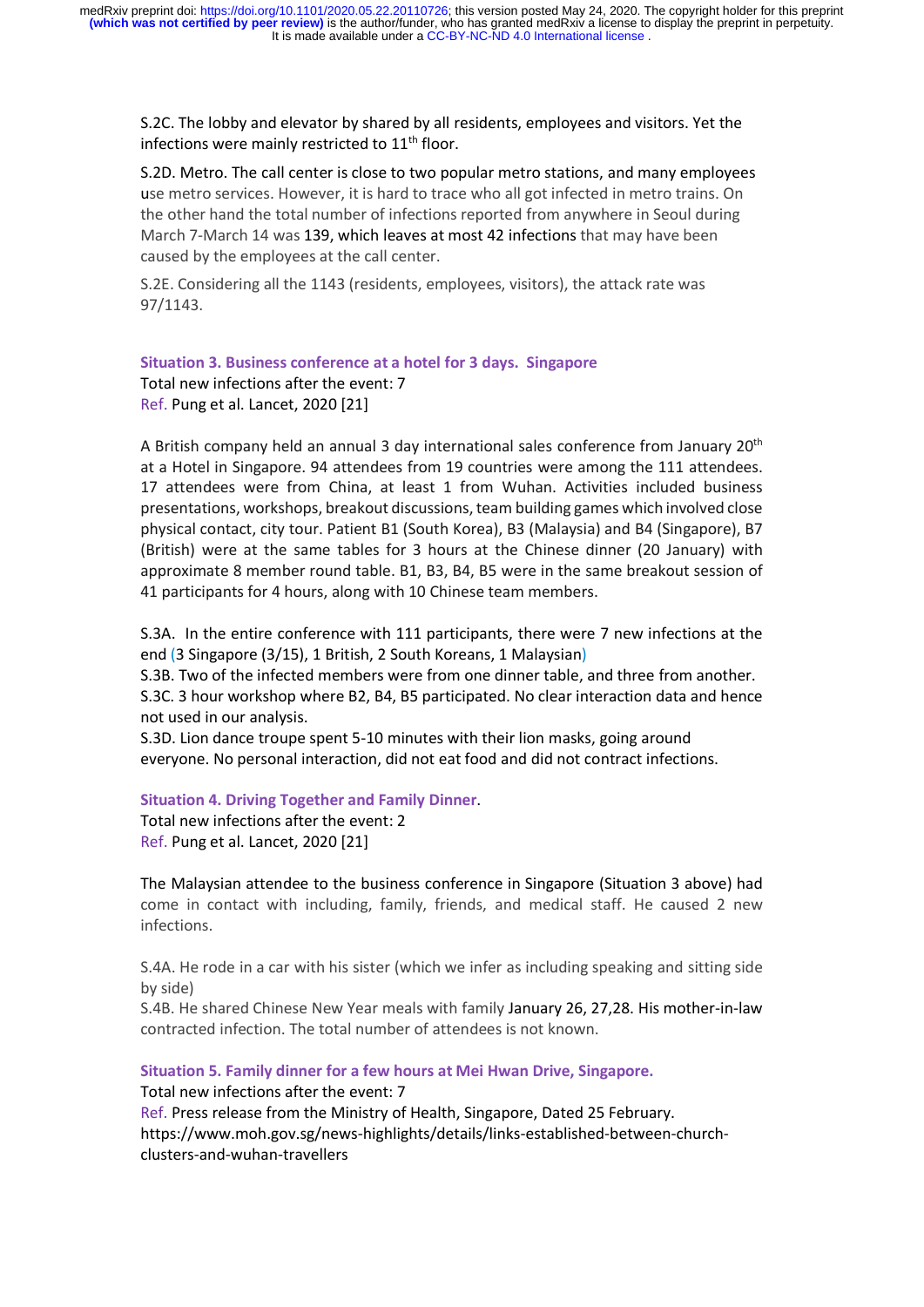On January 25, there was a small family get together for celebrating Chinese New Year on the Mei Hwan Drive. This was attended by a couple (Case 83, 91) who also attended a service on January 19 at the Life Church.

S5. Nine of the attendees including Patient 66 (who later spread to Grace of God church), 70, 71, 80, 83, 84, 88, 91 got infected at the incident. Whether there was anyone at the dinner who did not contract the disease is not clear.

#### **Situation 6. Large Sit-down Dinner Gathering. Safra Jurong, Singapore**

Total new infections after the event: 36 Ref. Press release from the Ministry of Health, Singapore, Dated 8 March. https://www.moh.gov.sg/news-highlights/details/eight-more-cases-discharged-eight-morecases-of-covid-19-infection-confirmed

Around 200 guests attended a sit-down dinner at Safra Jurong on February 15<sup>th</sup>. As per the regulation, the the attendees were checked for fever, and enquired about a travel history to China in the 14 days before that. All attendees appeared safe as per these criteria, although the Government later announced that there was one person who had symptoms, possibly not fever, attended the event. The dinner, which featured song-and-dance performances and lasted for five hours. There were an estimated 30 tables, and the guests moved between the tables for chit-chat and pictures.

S.6 Within a few days, 36 infections of the attendees were identified. However, considering only 20 families were among them, the remaining 16 could have been either primary infections at the event or secondary infections in the household. We infer the data as all primary infections.

### **Situation 7. Eating at a Restaurant in Guangzhou, China. Effect of Air conditioning**

Total new infections after the event: 9

Ref. Lu et al. Emerg Infect Dis. 2020 [22]

On January 24, a day after returning to Guangzhou from Wuhan, index patient (patient A1) went for a restaurant with 3 other family members (A2–A4). The restaurant is on the third floor of the 5-floor building (145 m<sup>2</sup>) has its own air coniditioner (AC). Two families B and C with no known history of travel to Wuhan were in the restaurant overlapping around 1 hour each with family A. The seating arrangement showed that they were all in the line of air flow and return (AC  $\rightleftarrows$  Family C  $\rightleftarrows$  Family A  $\rightleftarrows$  Family B). Later that day, patient A1 experienced onset of fever and cough and went to the hospital.

S.7A. On January 24, 91 persons (83 customers who ate lunch at 15 tables, 8 staff members) were in the restaurant. Among the 83 customers, 10 (including the index patient) were ill with COVID-19.

S.7B. Among the people that sat for the longest exposure time, along the airflow direction which could have brought about the mixing, by February 5, 9 members had COVID-19 (4 from family A, 3 from family B, and 2 from family C). The minimum distance to family A was around (B) 1 meter in the direction of flow and 2 meter in the direction of return flow (C) respectively.

**Situation 8. Family home dinner for a few hours** Total new infections after the event: 5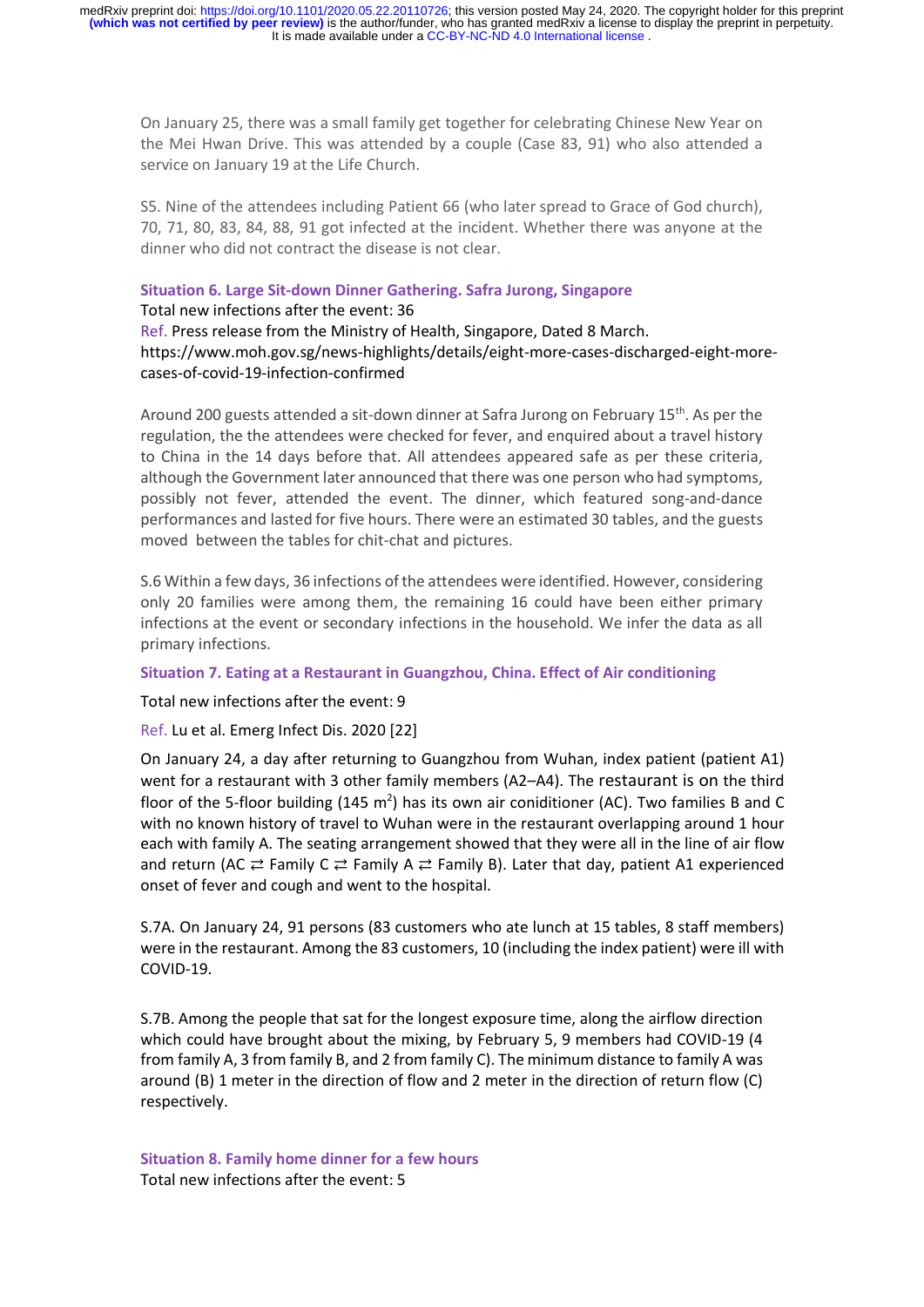#### Ref. Zhang et al., Critical Care, 2020. [23]

On January 19, Index patient came back to Bejing from Wuhan. He invited his nephew (Patient 3) for a dinner on the same day. Patients 0, 1, 2, live together, and Patients 3, 4 together and all contracted COVID-19.

S.8. In our analysis only the transmission to Patient 3 at dinner was used and other household transmissions were excluded.

**Situation 9. Family home dinner for a few hours in** Nanjing, China.

Total new infections after the event: 10

Ref. Huang et al. Lancet, 2020. [24]

On Jan 21, 2020, the index patient left Xiaogan, switched a train in Wuhan and arrived in Nanjing, where she stayed with her sisters (patients 1 and 2) and her mother (patient 3). On Jan 21, she had a dinner with her mother, two sisters, and her brother (patient 4). The index patient had another family dinner with eight relatives on Jan 23. At both these dinners the index patient had no symptoms, but developed cough and fever on Jan 28. Three patients (patients 1-3) who lived together with the index patient and three relatives (patients 4, 6, and 7) who attended the dinner with the index patient on Jan 23 were positive for SARS-CoV-2 infection thereafter. On Jan 24, there was another family dinner with 13 relatives, and two patients (patients 6 and 7) who were still without attended it causing three new infections (patients 8–10). Throughout this familial clusters, the index patients were asymptomatic. Household infections 1,2,3,5 are not used in our analysis.

S.9A. Dinner of Jan 23. Patient 1 attended a dinner with 8 family members, resulting in 3 new infections.

S.9B. Dinner of Jan24. Patients 6,7 attended a dinner with 13 relatives resulting in 3 new infections Patients 8, 9, 10.

#### **Situation 10. Vacation for 3 days in French Alps**

Total new infections after the event: 7 Ref. Hodcroft, Swiss Med. Wkly, 2020. [25]

A British citizen flew after the sales training conference in Singapore from 20-23 January (Situation 3) and joined his family and friends for a 4 day vacation in a Chalet in French Alps on January 24. The group skied, dined together and mostly stayed indoors interacting. He flew back to England on the 28<sup>th</sup> of January.

S.10 Of the 11 people that were identified as the close contacts to the index patient – 5 infections (in total, including a 9-year-old boy) were detected in France, 1 upon returning to Mallorca and the index patient was diagnosed in England in early February.

# **Situation 11. Sharing a room for a few days** Total new infections after the event: 1

Ref. Phan *et al.* N. Engl. J. Med, 2020 [26]

A couple returned from a travel to Wuhan (although they were not exposed to the wet markets), and for three nights from January 17, they shared a hotel room with an airconditioner in Vietnam with their son. The son had no other known exposure to infection.

S.11 By January 20, the son developed dry cough and was later diagnosed as infected.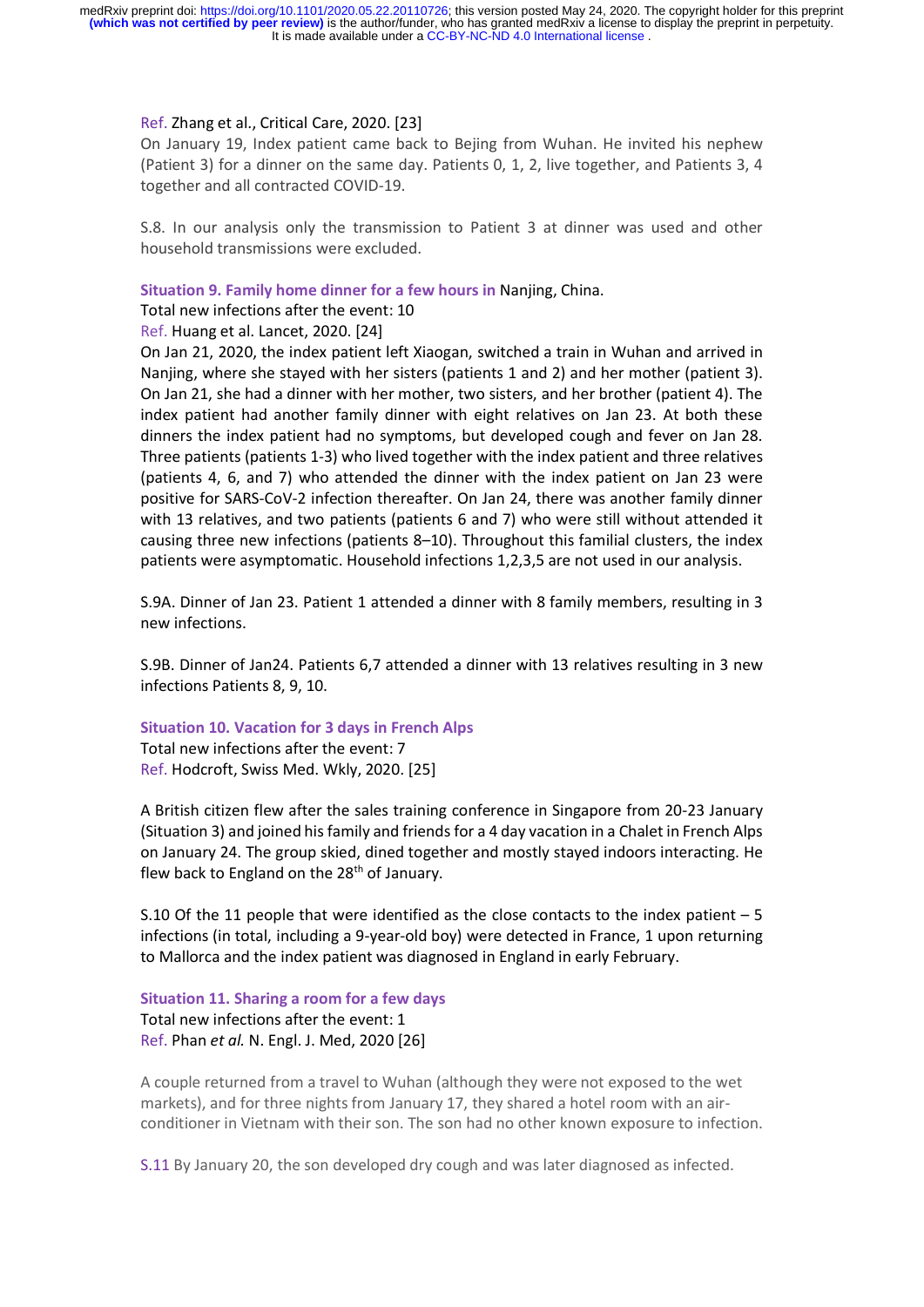**Case 12. Attending a gathering for few hours, with too many people and singing** Total new infections after the event: 7 Ref. Kim et al. medRxiv 2020 and the associated data [27] https://github.com/yejinjkim/covid19-transmission-network/tree/master/data

Press release dated 24 March 2020, By the CDC Korea,

https://www.cdc.go.kr/board/board.es?mid=a30402000000&bid=0030

On February 7, a person who will later be labeled as Patient 31 was admitted to hospital for an accident. On February 9 she attended a 2 hour service at the Shincheonji church, and another similar session on the  $16<sup>th</sup>$  of February. Altogether 9300 attended these two services. In these services, usually no face masks or glasses were allowed, and usually people sat in very close arrays to reach the shoulders of neighbors, sang for about 30 minutes, and possibly engaged in potluck meals. She developed fever symptoms on the  $10<sup>th</sup>$  of February, and was announced COVID-19 positive on  $18<sup>th</sup>$  February. By March 25, more than 5000 cases could be linked to the Shincheonji cluster.

S.12A. Patient 31 was related to 1160 contacts, and was responsible for 7 infections at the Shincheonji church (from the data sheets in the Supplementary Information of Kim et al. 2020)

S.12B. Patient 31 also caused 10 infections outside the Church. (from the data sheets in the Supplementary Information of Kim et al. 2020)

#### **Situation 13. Closed space gathering for a few hours**

S.13A. Life Church cluster in Singapore.

Total new infections after the event: 6

Ref. Pung et al. Lancet, 2020 [21]

On January 19, 142 of the 227 regular church goers attended a 2 hour long service, to which a couple (case 8, case 9) who returned from Wuhan on the same day visited. The result was 6 infections (Case 31, case 33, case 38, case 83, case 90, case 91). No details of where they sat or how they interacted with the two index patients are known.

S.13B. Grace Assembly of God cluster in Singapore

Total new infections after the event: 9

Ref. Ministry of Health, Singapore, Press release

Case 66 in Singapore who attended the Mei Hwan Drive dinner, attended two sessions at the Grace Assembly of God church. The staff devotion meeting on 29 January, where case 51,48,49 were present. At the prayer meeting, on February  $5<sup>th</sup>$  there were Case 48, 66, 49. And resulted in 3 staff (54,57,60) and 6 visitors (53, 61, 62, 63,67,73) got infected. The total number of attendees is not known.

#### **Situation 14. Singing together for a few hours. Choir in Washington**

Total new infections after the event:52 Ref. Hamner et al., MMWR Morb Mortal Wkly Rep 2020 [28]

On March 10<sup>th</sup> 61 of the 122 member Choir attended a rehearsal between 6:30 to 9:00 pm. By March 12 at least six members of the group had developed fever and communicated it to its director. The index patient was later identified as someone who had onset of symptoms on March 7. During the practice, the 61 members occupied the seating arrangement of six rows of 20 chairs each at 6-10 inch distance (seating plan not disclosed by the authorities). There are reasons to believe a strong mixing in the group as there was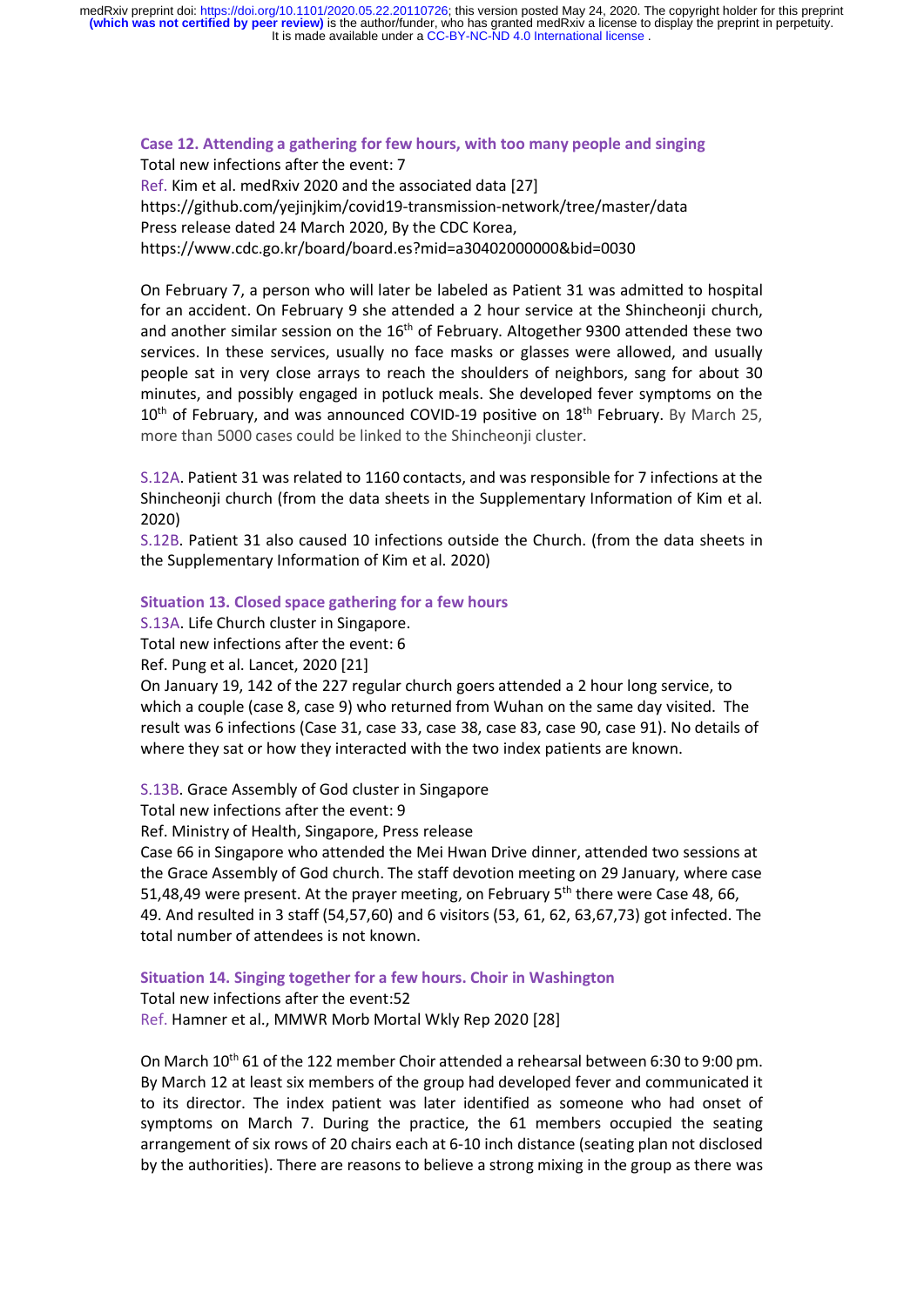a 40 minutes joint practice session, other sessions of 50 minutes in two smaller groups, snack break for 15 minutes and gathered together to restore the chairs to the racks.

S.14 Among 61 persons who attended a March 10 choir practice at which one person was known to be symptomatic, 53 cases were identified.

#### **Situation 15. Singing in a closed space**

Total new infections after the event: 3

Ref. W. E. Wei, et al., MMWR Morb Mortal Wkly Rep. 2020 [29]

S.15A. On February 15, Patient B1 attended a dinner where she was exposed to a COVID-19 positive patient. On February 24, patient B2 and patient B1 attended the same singing class. Patients B1 and B2 developed symptoms on February 26 and 29, respectively.

 $S.15B$ . Patient F1 attended a singing class on February 27<sup>th</sup>, where she was exposed to a COVID-19 positive patient. On March 1 F1 attended a Church service an infected Patients F2, F3 who were one row behind her. Patient F1 and F2, developed symptoms on March 3rd, and F3 on March 5<sup>th</sup>.

# **Situation 16. Shopping for a few hours with direct contacts with sales agents. Singapore** Total new infections after the event: 10

Ref. Pung et. al. Lancet, 2020 [21]

A tourist group of 20 visited Singapore on January 22, 23 from Guangxi, China. During the tour five or six were suspected to be coughing, although only two of them later tested positive on January 28 (father and daughter AGX1, AGX2).

S.16A. The tourist guide (AT1) who interacted with them for a day was COVID-19 positive. However, this is a continuous exposure, with a lot of talking for a complete day and hard to track the interactions. Hence we do not consider this case in our analysis.

S.16B. The group visited a jewelry shop for 1 hour, and the agent who interacted with them AJ1 tested positive. AJ1 also happens to be the husband of AT1, however, since the tour spent 1 hour with AT1, we classify this as a potential direct infection.

S.16C. The group also visited a complementary health products shop where the 4 sales agents who interacted with them tested positive. The sales agents in the shop typically apply products on the customers, and usually do not have handwash in between customers. There were 16 staff altogether, but possibly only 4 interacted with the group. S.16D. At the home of the tourist guide AT1, there were two other infections 6-month old child and domestic help. However, the length of interactions not known and hence not included in our analysis.

# **Situation 17. Attending night clubs with too many people for a few hours. Itaewon cluster, South Korea**

Total new infections after the event: 94 as of May 19

Ref. Information and numbers of infected people from the Press Releases of CDC Korea, May  $19<sup>th</sup>$ .

https://www.cdc.go.kr/board/board.es?mid=a30402000000&bid=0030

Consistent account reconstruction from multiple media reports.

https://www.straitstimes.com/asia/east-asia/s-korea-delays-school-reopening-as-clubcluster-grows

https://time.com/5834991/south-korea-coronavirus-nightclubs/

https://en.yna.co.kr/view/AEN20200509001452315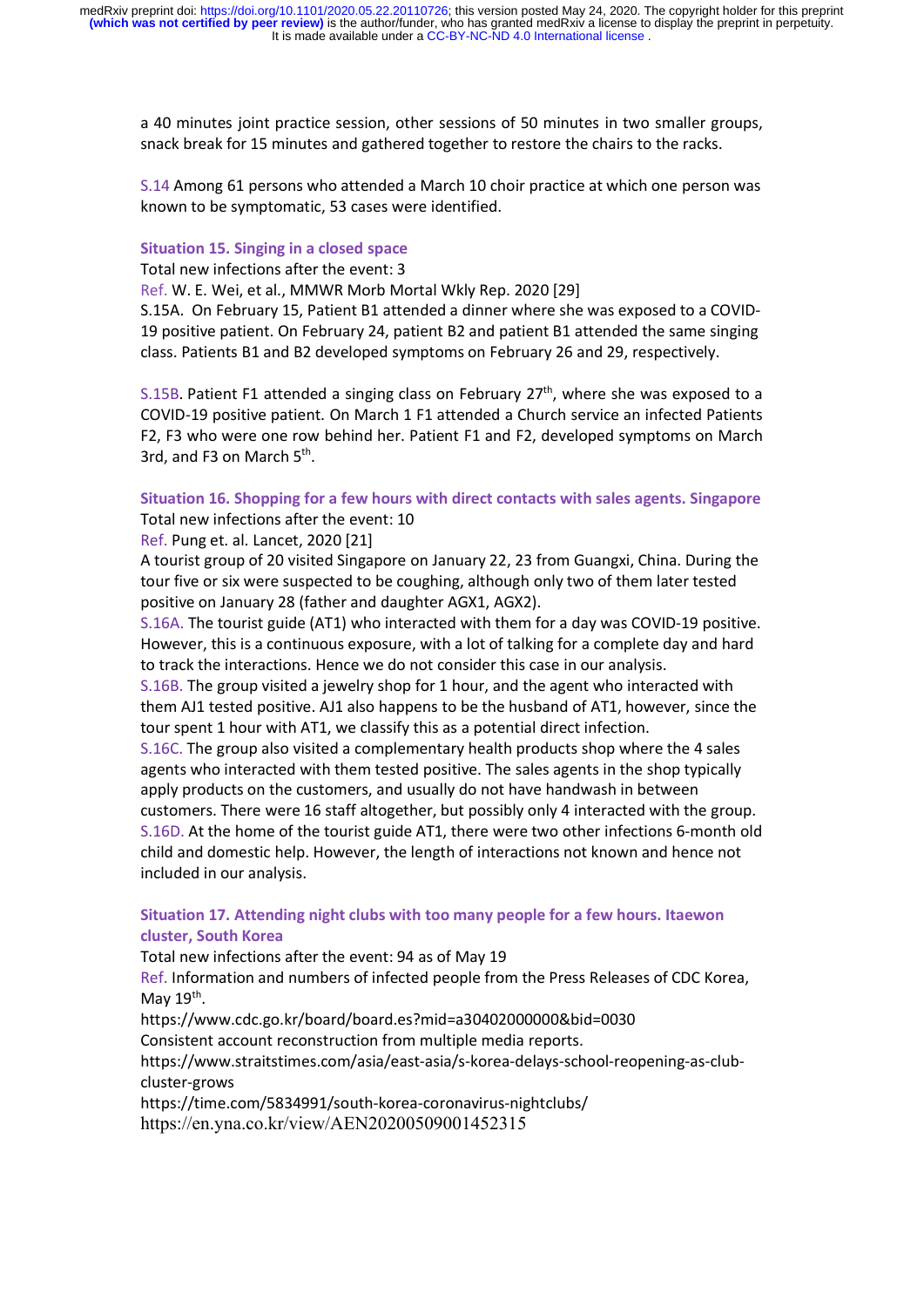On April 30, a 29 year old spent a day at the resort with three friends. After returning, he and one of the friends he traveled with, went to party at 5 night clubs between the night of May 1 and early hours of May 2. The club, as per the regulations tested for temperature, asked for travel history and noted their contact details. However, nothing looked suspicious. However, the index patient had a high fever and diarrhoea on the evening of May 3 and tested positive on May 6.

## S.17A. Resort stay with 1+3 friends caused 1 new infection. 2 other friends tested negative.

S.17B. The turnout at the clubs was 1500. The press releases mention that 94 infections are caused during May 2-3 among the club-goers, in addition to more than 90 secondary infections. We infer that most, if not, all of these 94 primary cases may be attributable to the couple of friends. The reasons being that they visited they were in 2, and visited 5 different heavily crowded places, which already islikely to create sufficient new infections. The chance that others who were infected on May 2 early hours, became infectious, and visited the clubs again on May 3 early hours makes it less likely that the 94 infections were caused by individuals other than the two friends.

S.17C. One of the persons who was infected at the club is a teacher in Incheon, and subsequently infected at least 15, in which there were 8 middle and high school students, a female middle school student privately tutored by the instructor, her twin brother and their mother. However, the detailed interactions of how this teacher contracted or transmitted infections is not known and hence it is not included in our analyses.

#### **Situation 18. Funeral followed by a birthday party in Chicago.**

Total new infections after the event: 15

Ref. Ghinai et al. MMWR Morb Mortal Wkly Rep, 2020 [30]

In February 2020, a funeral was held in Chicago for a person who died of a non-COVID-19 causes. The index patient (A1.1), a close friend of the family, had recently travelled out of the state and experiencing mild respiratory symptoms had attended the funeral.

S18A. The evening before the funeral, patient A1.1 shared a 3 hour long meal, eaten from common serving dishes, with two family members (patients B2.1 and B2.2) of the deceased at their home. At the funeral which lasted about 2 hours and involved a "potluck-style" meal, patient A1.1 to express condolences embraced the family members B2.1, B2.2, B2.3, and B3.1 of the deceased. Patients B2.1, B2.2, B2.3 developed symptoms within 2, 4 and 6 days respectively after the funeral.

S.18B. Three days after the funeral, patient A1.1, attended a birthday party attended by nine other family members at the home of A2.1. Patient A1.1 embraced others and shared food at the 3-hour party, and close contact between A1.1 and all other attendees is reported. Seven party attendees, Patients A2.1 to A2.7 were infected.

S.18C. A few days after the birthday party, patients A2.5, A2.6, and A2.7 attended a Church where they spoke to a healthcare professional ((patient D3.1) with no other known exposure to COVID-19 for 90 minutes, within a 1 row distance and the offering plate was passed. D3.1 was symptomatic within a day.

**Situation 19. Two different birthday parties** Total new infections after the event: 25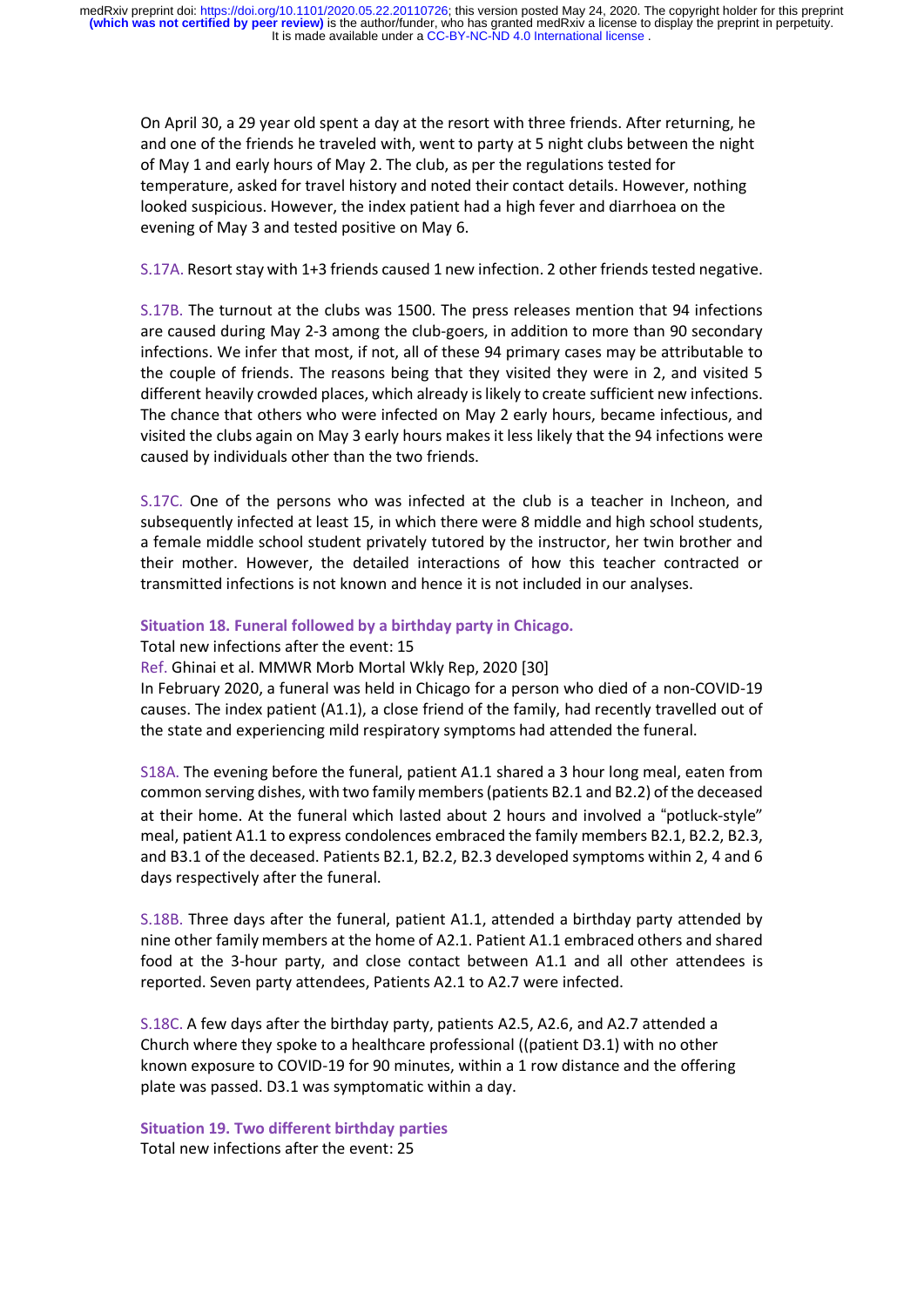Ref. https://www.nytimes.com/2020/03/23/us/coronavirus-westport-connecticut-partyzero.html

S.19A. **Birthday in Connecticut.** On March 5th, 50 guests from across US and abroad attended a birthday party at home in a wealthy suburb in Connecticut. About half of the attendees to this lavish buffet meal were infected. No one had symptoms at the party, the first reported symptoms were by a person who felt sick on the flight back home. The positive cases went back to other cities in USA as well as to other countries.

#### Situation 19. Birthday party in California

Total new infections after the event: 20

## Ref. https://losangeles.cbslocal.com/2020/05/09/large-birthday-celebration-inpasadena-traced-to-5-confirmed-covid-19-cases/

An April birthday party in Pasadena with an estimated 30-40 attendees had 5 confirmed cases, many others (> 20 with symptoms). One of the guests at the event was coughing. No masks were used, no social distancing was maintained.

## **Situation 20. On board Cruises and Ships, for a few weeks**

#### S.20 A. Diamond Princess

Total new infections after the event: 634

## Ref. Kenji et al., Euro Surveill. 2020 [31]

An 80-year-old passenger traveled from Yokohama to Hong Kong. Six days after disembarking the ship, on February 1, she tested positive and on February 3, Diamond Princess was put into quarantine. By 21 February, 634 out of 3,711 passengers and crew members on board Diamond Princess cruise tested positive.

## S.20 B. US aircraft carrier Theodore Roosevelt

Total new infections after the event: 1,102 Ref. https://www.navytimes.com/news/your-navy/2020/05/06/navy-puts-a-halt-to-dailycovid-19-updates-for-stricken-ships-theodore-roosevelt-and-kidd/

Theodore Roosevelt in early March had on board a few sailors that stayed in a hotel in Vietnam where two people tested positive. After staying at sea for more than a month, 1,102 out of the total crew of 4,500 tested positive.

# S.20 C. The French navy's Charles de Gaulle

Total new infections after the event: 1,081

Ref. https://www.navytimes.com/news/your-navy/2020/04/20/french-carrier-surpassestheodore-roosevelt-with-over-1000-confirmed-cases-of-covid-19/

Charles de Gaulle was at sea for more than a month, and 1,081 of the nearly 1800 crew members tested COVID-19 positive.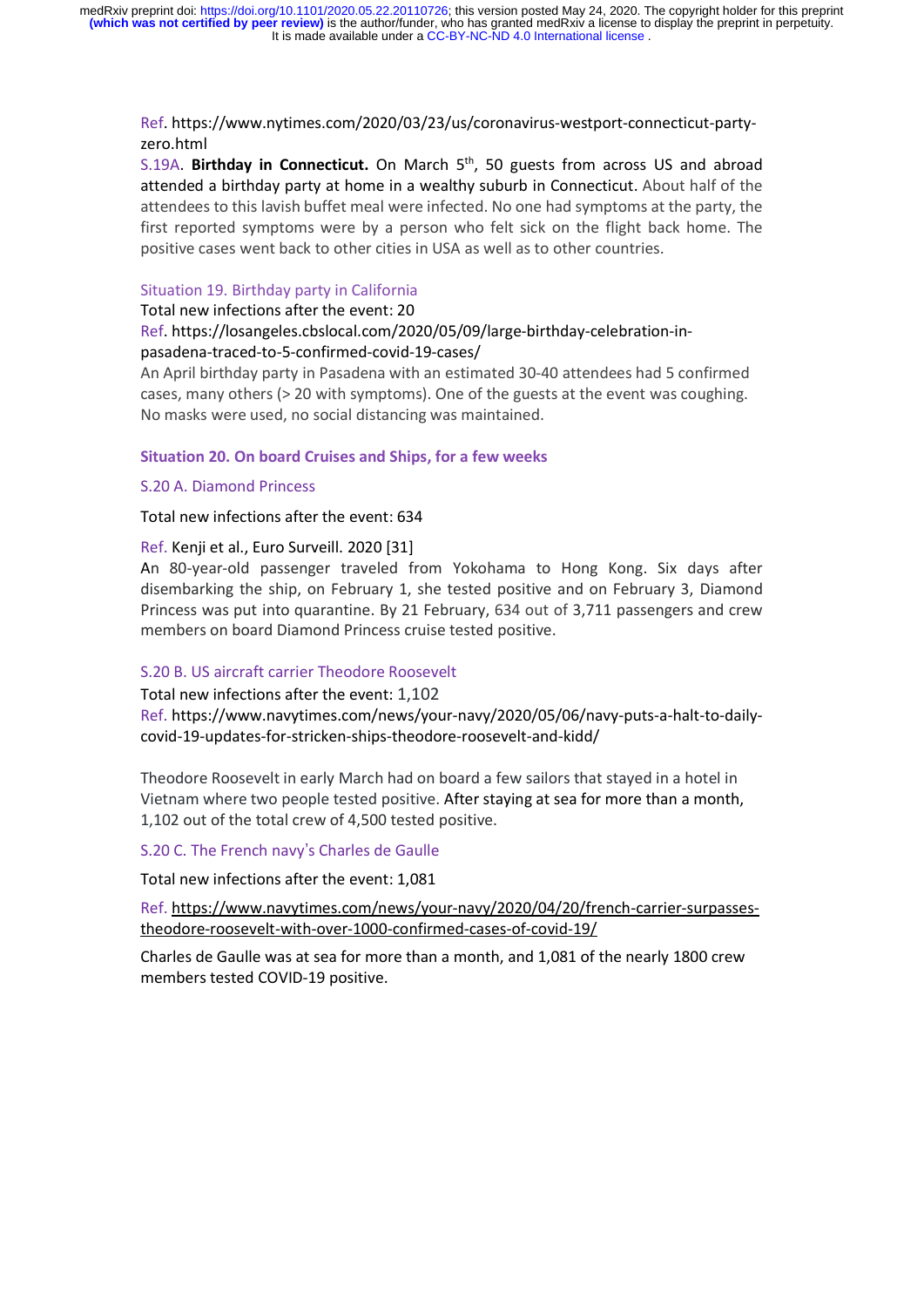# **Supplementary Tables**

|     | <b>Supplementary Table 1.</b><br>Meetings, mostly in an office setting. Infected 9, Susceptible 11, New infections 8 |            |                                                                  |                                      |                |                 |                              |                      |                  |                    |  |  |  |  |
|-----|----------------------------------------------------------------------------------------------------------------------|------------|------------------------------------------------------------------|--------------------------------------|----------------|-----------------|------------------------------|----------------------|------------------|--------------------|--|--|--|--|
| No. | Situation                                                                                                            | Place      | Occasion                                                         | Index<br>patient<br>symptomat<br>ic? | Pre-           | Susceptibl<br>e | <b>New</b><br>Infec<br>tions | Durati<br>on         | <b>Distance</b>  | Mixing             |  |  |  |  |
| 1.  | 1A                                                                                                                   | Germany    | $12 \text{ m}$<br>room. Sat<br>on same<br>side of<br>table       | N                                    | $\mathbf{1}$   | 3               | $\mathbf{1}$                 | $\mathbf{1}$<br>hour | $< 1m*$          | High               |  |  |  |  |
| 2.  | 1 <sup>C</sup>                                                                                                       | Germany    | Worked<br>together<br>on same<br>computer                        | N                                    | $\mathbf{1}$   | $\mathbf{1}$    | $\mathbf{1}$                 | brief                | < 1m             | High.              |  |  |  |  |
| 3.  | 1D                                                                                                                   | Germany    | Private<br>meeting                                               | N                                    | $\mathbf{1}$   | $\overline{2}$  | $\mathbf{1}$                 | > 90<br>min          | < 1 m            | High               |  |  |  |  |
| 4.  | 1E                                                                                                                   | Germany    | Sat back-<br>to-back at<br>canteen<br>and<br>exchanged<br>shaker | N                                    | $\mathbf{1}$   | $\mathbf{1}$    | $\mathbf{1}$                 | brief                | < 1 m            | High, but<br>brief |  |  |  |  |
| 5.  | 1 <sub>G</sub>                                                                                                       | Germany    | Private<br>meeting                                               | N                                    | $\mathbf{1}$   | $\mathbf{1}$    | $\mathbf{1}$                 | 1.5 <sub>hr</sub>    | 1.5 <sub>m</sub> | High               |  |  |  |  |
| 6.  | 1K                                                                                                                   | Germany    | Private<br>meeting                                               | N                                    | $\mathbf{1}$   | $\overline{2}$  | $\overline{2}$               | 1 <sub>hr</sub>      | $1 - 1.5$ m      | High               |  |  |  |  |
| 7.  | 18C                                                                                                                  | <b>USA</b> | Meeting at<br>a church                                           | N                                    | $\overline{3}$ | $\mathbf{1}$    | $\mathbf{1}$                 | 1.5 <sub>hr</sub>    | $1 - 1.5$ m      | High               |  |  |  |  |

|     | <b>Supplementary Table 2.</b><br>Staying together for a few days. Infected 4, Susceptible 15, New infections 8 |             |              |                                      |                |                 |                              |               |                 |        |  |  |  |
|-----|----------------------------------------------------------------------------------------------------------------|-------------|--------------|--------------------------------------|----------------|-----------------|------------------------------|---------------|-----------------|--------|--|--|--|
| No. | Situation                                                                                                      | Place       | Occasion     | Index<br>patient<br>symptomat<br>ic? | Pre-           | Susceptibl<br>e | New<br><b>Infec</b><br>tions | Durati<br>on. | <b>Distance</b> | Mixing |  |  |  |
| 1.  | 17A                                                                                                            | South Korea | Vacation     | N                                    |                | 3               |                              | 1 day         | ٠               | High   |  |  |  |
| 2.  | 10                                                                                                             | France      | Vacation     | N                                    | 1              | 11              | 6                            | 4<br>days     | -               | High   |  |  |  |
| 3   | 11                                                                                                             | Vietnam     | Family visit | Y (father<br>was<br>symptomat<br>ic) | $\overline{2}$ | 1               |                              | 3<br>days     | -               | High   |  |  |  |

|                                                                           | <b>Supplementary Table 3.</b> |            |                   |                                      |      |                 |                              |               |                 |               |  |  |  |
|---------------------------------------------------------------------------|-------------------------------|------------|-------------------|--------------------------------------|------|-----------------|------------------------------|---------------|-----------------|---------------|--|--|--|
| Singing in a closed space. Infected 2, Susceptible 61, New infections, 53 |                               |            |                   |                                      |      |                 |                              |               |                 |               |  |  |  |
| No.                                                                       | <b>Situation</b>              | Place      | Occasion          | Index<br>patient<br>symptomat<br>ic? | Pre- | Suscepti<br>ble | <b>New</b><br>infect<br>ions | Durati<br>on. | <b>Distance</b> | <b>Mixing</b> |  |  |  |
| 1.                                                                        | 15A                           | Singapore  | Singing<br>class  | N                                    |      | $1+U$           |                              | hour*         | $< 1 m*$        | High          |  |  |  |
| 2.                                                                        | 14                            | Washington | Choir<br>practice |                                      |      | $1+60$          | 52                           | 2.5<br>hours  | $< 1 m*$        | High          |  |  |  |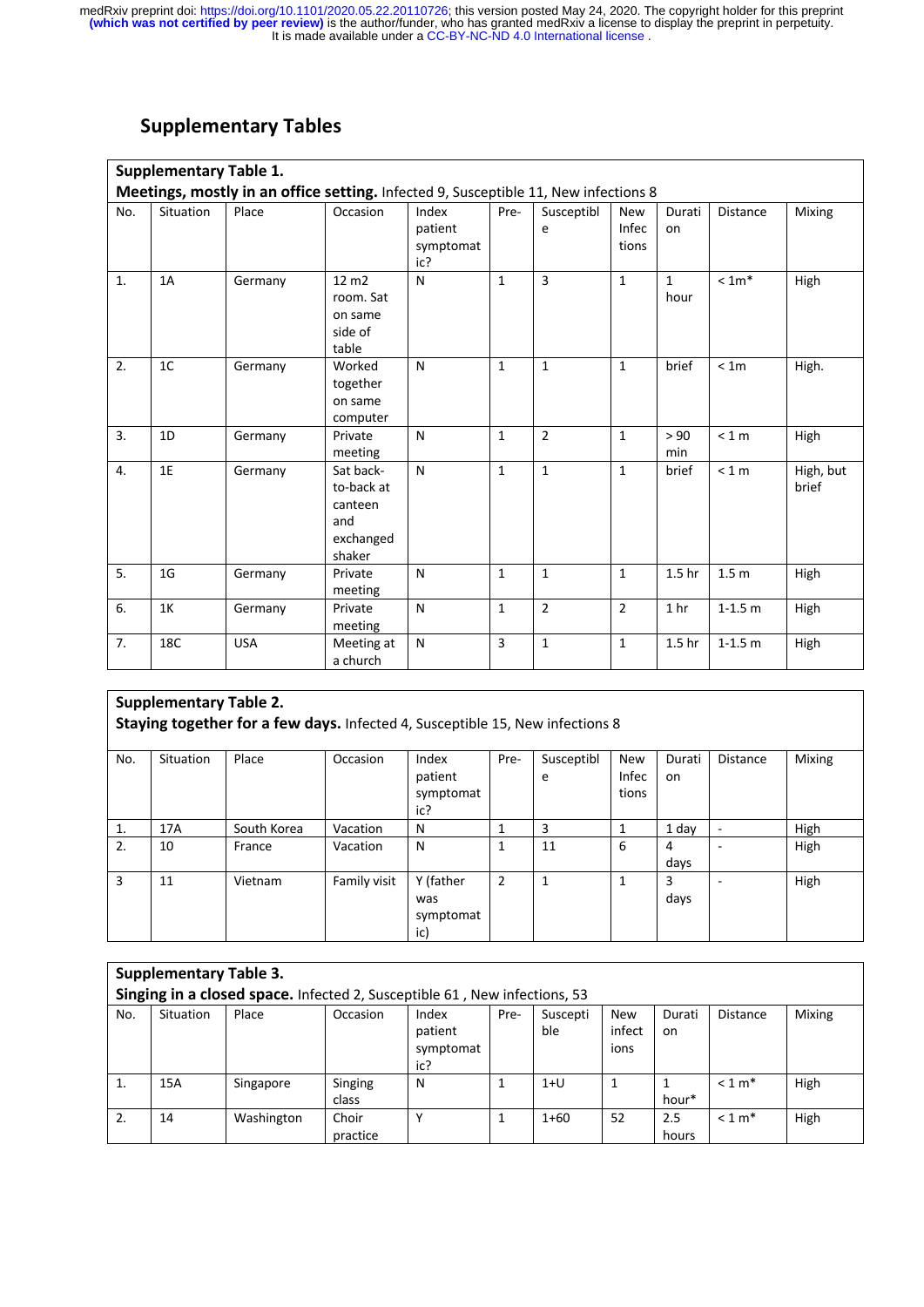**Supplementary Table 4.** 

| Gathering in a public (closed) space, with possibly no directed talking Infected 7, Susceptible 160, New |                  |           |                                                   |                                      |              |                 |                       |                         |                             |         |  |  |  |
|----------------------------------------------------------------------------------------------------------|------------------|-----------|---------------------------------------------------|--------------------------------------|--------------|-----------------|-----------------------|-------------------------|-----------------------------|---------|--|--|--|
|                                                                                                          | infections 21    |           |                                                   |                                      |              |                 |                       |                         |                             |         |  |  |  |
| No.                                                                                                      | <b>Situation</b> | Place     | Occasion                                          | Index<br>patient<br>symptomat<br>ic? | Pre-         | Suscepti<br>ble | New<br>Infect<br>ions | Durati<br>on            | <b>Distance</b>             | Mixing  |  |  |  |
| 1.                                                                                                       | 15B              | Singapore | Church<br>service                                 | N                                    | $\mathbf{1}$ | $2+U$           | 2                     | 1<br>hour*              | $~^{\sim}$ 1 m <sup>*</sup> | Low     |  |  |  |
| 2.                                                                                                       | 12               | Singapore | Church<br>service,<br>with<br>possible<br>singing | N                                    | $\mathbf{1}$ | $1+7+U$         | 7                     | $\overline{2}$<br>hours | $^{\sim}$ 1/2-1 m           | Medium. |  |  |  |
| 3.                                                                                                       | 13A              | Singapore | Church<br>service                                 | N                                    | 2            | $142 + U$       | 6                     | $\mathbf{1}$<br>hour*   | Some less<br>than $<$ 1 m   | Low     |  |  |  |
| 4.                                                                                                       | 13B              | Singapore | Church<br>service                                 | N                                    | 3            | $9+U$           | 9                     | $1 - 2$<br>hours        | Some less<br>than $<$ 1 m   | Low     |  |  |  |

| <b>Supplementary Table 5.</b>                                                                                 |                  |           |                            |                                      |                |                                                                           |                                     |                       |                 |                                                     |  |  |  |
|---------------------------------------------------------------------------------------------------------------|------------------|-----------|----------------------------|--------------------------------------|----------------|---------------------------------------------------------------------------|-------------------------------------|-----------------------|-----------------|-----------------------------------------------------|--|--|--|
| Shopping and directly interacting with sales agents for an hour. Infected 4, Susceptible 17, New infections 5 |                  |           |                            |                                      |                |                                                                           |                                     |                       |                 |                                                     |  |  |  |
| No.                                                                                                           | <b>Situation</b> | Place     | Occasion                   | Index<br>patient<br>symptomat<br>ic? | Pre-           | Susceptibl<br>e                                                           | <b>New</b><br><b>Infec</b><br>tions | Durati<br>on          | <b>Distance</b> | <b>Mixing</b>                                       |  |  |  |
| $\mathbf{1}$ .                                                                                                | 16B              | Singapore | Jewellery<br>shop          | Υ                                    | $\overline{2}$ | $1+x$                                                                     | $\mathbf{1}$                        | 1<br>hour             |                 | High                                                |  |  |  |
| 2.                                                                                                            | 16C              | Singapore | Health<br>products<br>shop | Υ                                    | $\overline{2}$ | 4 if one<br>counts<br>only those<br>who<br>interacted<br>16<br>altogether | 4                                   | $\frac{1}{2}$<br>hour |                 | High,<br>including<br>touch to<br>apply<br>products |  |  |  |

|                  | <b>Supplementary Table 6.</b> |            |                                                                                                       |                                      |                |                 |                              |              |                          |        |
|------------------|-------------------------------|------------|-------------------------------------------------------------------------------------------------------|--------------------------------------|----------------|-----------------|------------------------------|--------------|--------------------------|--------|
|                  |                               |            | Family Dinner with strong mixing at and around dinner: Infected 8, Susceptible 30, New infections: 20 |                                      |                |                 |                              |              |                          |        |
| No.              | <b>Situation</b>              | Country    | Occasion                                                                                              | Index<br>patient<br>symptomat<br>ic? | Pre-           | Susceptibl<br>e | <b>New</b><br>infecti<br>ons | Durati<br>on | <b>Distance</b>          | Mixing |
| 1.               | 4B                            | Malaysia   | Family dinner                                                                                         | N                                    | $\mathbf{1}$   | $1+x$           | $\mathbf{1}$                 | Few<br>hours |                          | High   |
| 2.               | 5                             | Singapore  | Chinese New<br>Year Dinner                                                                            | N                                    | $\overline{2}$ | $7+x$           | 7                            | Few<br>hours | $\overline{\phantom{a}}$ | High   |
| $\overline{3}$ . | 8                             | China      | Family dinner                                                                                         | N                                    | $\mathbf{1}$   | 3               | 3                            | Few<br>hours |                          | High   |
| $\overline{4}$ . | <b>9A</b>                     | China      | Family dinner                                                                                         | N                                    | $\mathbf{1}$   | 5               | 3                            | Few<br>hours |                          | High   |
| 5.               | 9B                            | China      | Family dinner                                                                                         | N                                    | $\overline{2}$ | 11              | 3                            | Few<br>hours | $\overline{\phantom{a}}$ | High   |
| 6.               | 18A                           | <b>USA</b> | Dinner at<br>Funeral                                                                                  | Υ                                    | $\mathbf{1}$   | 3               | 3                            | 1 day        | Close<br>contact         | High   |